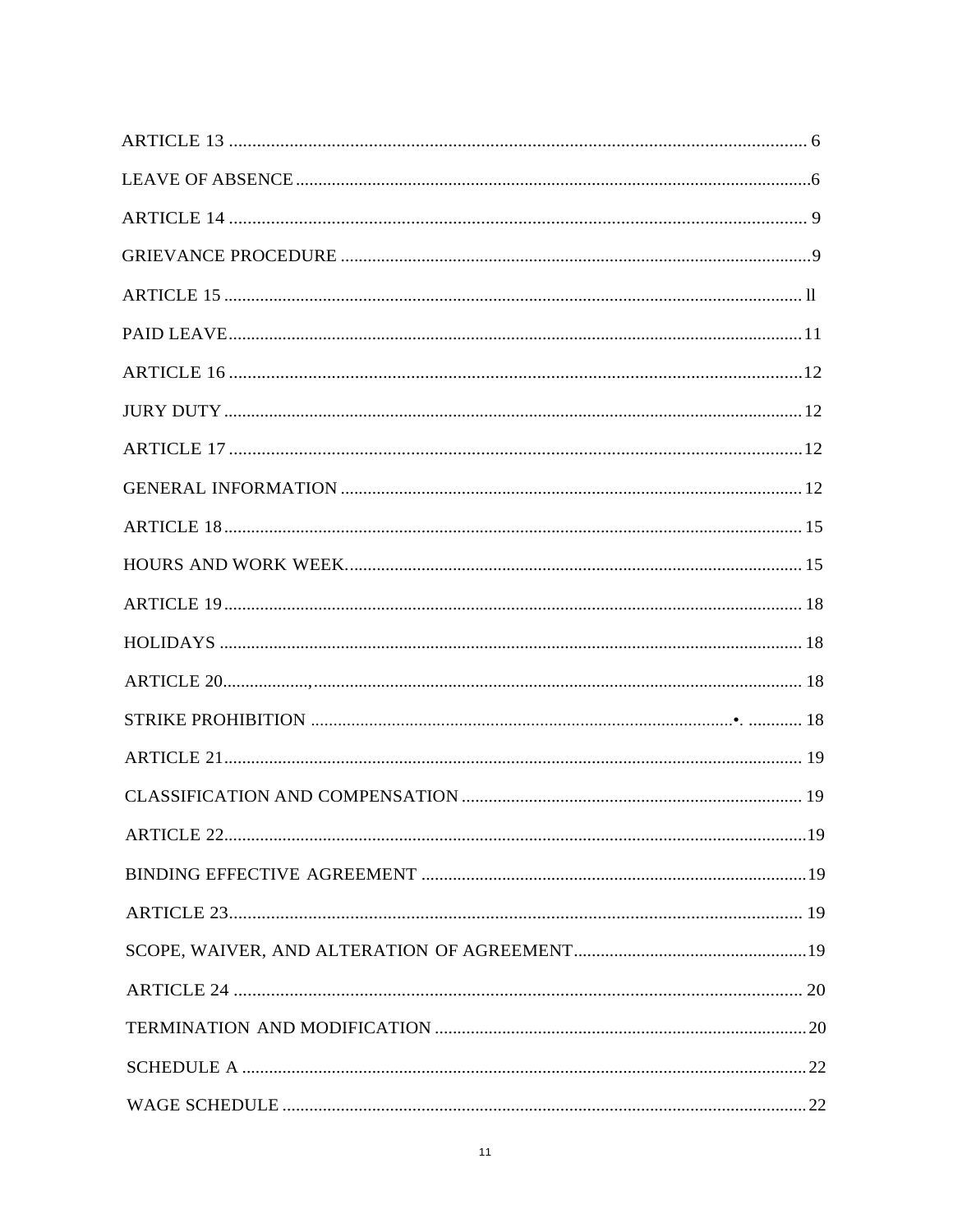#### **AGREEMENT**

#### between

## THE MADISON SCHOOL DISTRICT, hereinafter referred to as the "Employer"

and

# THE INTERNATIONAL UNION OF OPERATING ENGINEERS LOCAL 324 hereinafter referred to as the "Union".

# **ARTICLE 1 PURPOSE**

It is the purpose of this Agreement to promote and insure harmonious relations, cooperation, and understanding between the Employer and the employees covered hereby, to insure true collective bargaining, and to establish standards of wages, hours, working conditions, and other conditions of employment.

# **ARTICLE2 UNION RECOGNITION**

A. The Employer hereby recognizes that the Union shall be the exclusive representative of all the employees in such unit for the purpose of collective bargaining in respect to rates of pay, wages, hours of employment, or other conditions of employment, provided that the employment conditions are not prohibited subjects of bargaining as described in Section 15 of Michigan's Public Employment Relations Act, MCL 423.215.

B. The term "employees" as used herein shall include personnel who are employed by the Employer for the purpose of operating school district busses for transportation of school children to and from the schools excluding substitutes, herein called the "bus driver".

# **ARTICLE 3 AGENCY SHOP**

A. Pursuant to Michigan's Public Employment Relations Act, the Employer agrees that every employee shall have the right to freely organize, join and support the Union for the purpose of engaging in collective bargaining or negotiation and other concerted activities for mutual aid and protection. The Employer agrees that it will not directly or indirectly discourage or deprive any employee from the rights that it will not directly or indirectly discourage or deprive any employee from the rights that are afforded the employee by Michigan's Public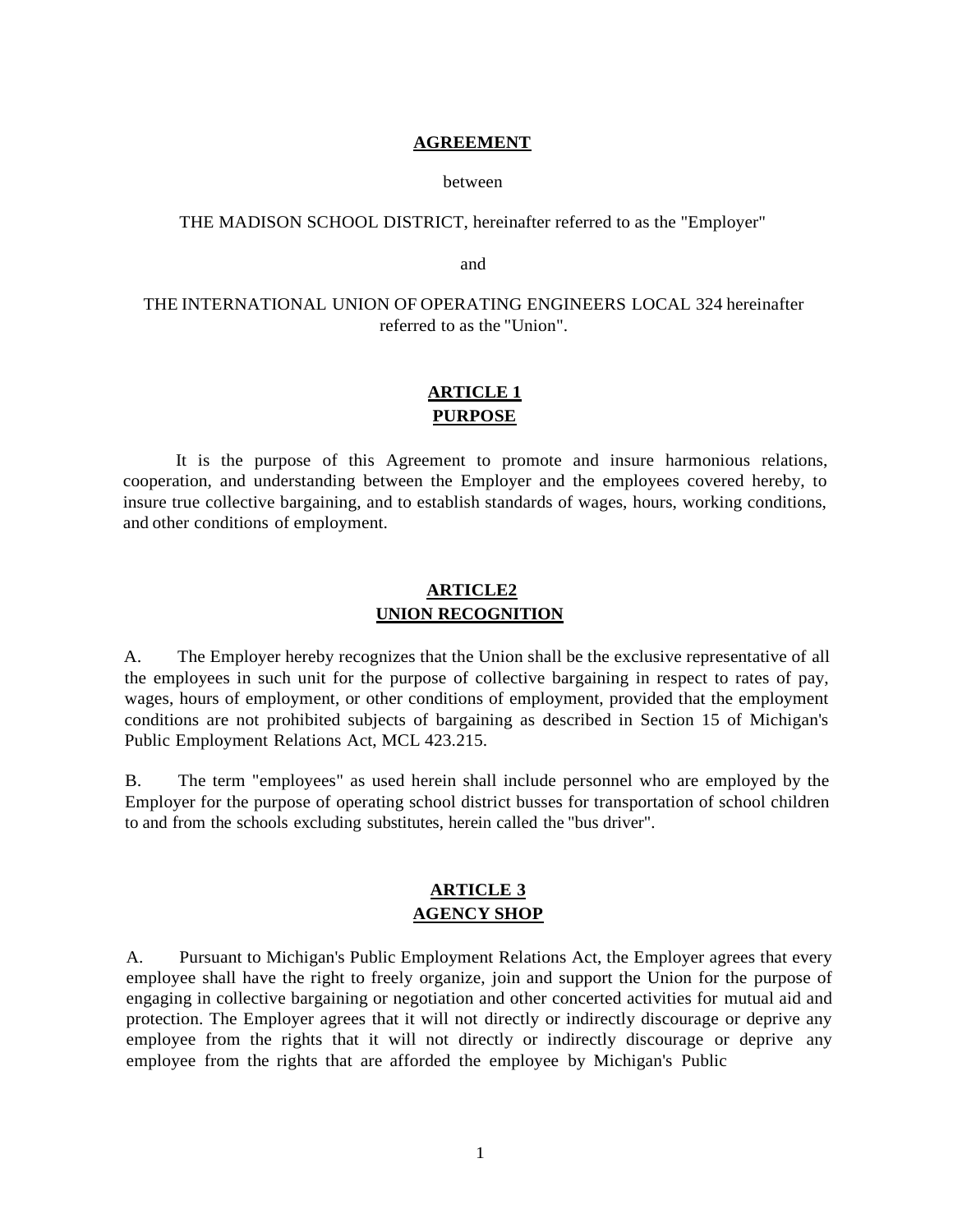Employment Relations Act or other laws of the State of Michigan or the United States of America.

B. The Union agrees that it will make membership in the Union available to all employees covered by this Agreement on the same terms and conditions as are generally applicable to other members of the Union.

C. The Employer agrees that, upon hiring any new employees who are covered by this Agreement, the Employer shall send a letter advising the Union of the name, address, date of hire, and assignment of the new employee.

D. All employees employed in the bargaining unit, or who become employees in the bargaining unit, who are not already members of the Union, within sixty (60) calendar days of the effective date of the Agreement of after sixty (60) calendar days of the date of hire by the Employer, whichever is later, will be eligible to become members.

E. An employee who shall tender or authorize the deduction of membership dues (service fees) by the Union from his/her person account(s) shall be deemed to meet the conditions of this Article so long as the employee is not more than sixty (60) calendar days in arrears in payment of such dues (fees).

F. If any provisions of this Article are invalid under Federal or State law, said provisions shall be void as a matter of law.

# **ARTICLE 4 NON-DISCRIMINATION**

The Employer and the Union both recognize their responsibilities under Federal, State and Local laws pertaining to fair employment practices as well as the moral principles involved in the area of Civil Rights. Accordingly, both parties reaffirm by this Agreement the commitment not to discriminate against any persons because of race, creed, color, religion, national origin, sex, or age.

# **ARTICLE 5 MANAGEMENT RIGHTS**

The Employer, on its own behalf of the electors of the School District, hereby retains and reserves unto itself, without limitation, all power, rights, authority, duties, and responsibilities conferred upon and vested in it by the laws and Constitution of the State of Michigan, and of the United States including, but without limiting the generality of the foregoing, the right:

A. To the executive management and administrative control of the school system and its properties and facilities, and the activities of its employees, and

B. To hire all employees and subject to the provisions of law, to determine their qualifications and the conditions for their continued employment or their dismissal or demotion, and to promote and transfer all such employees.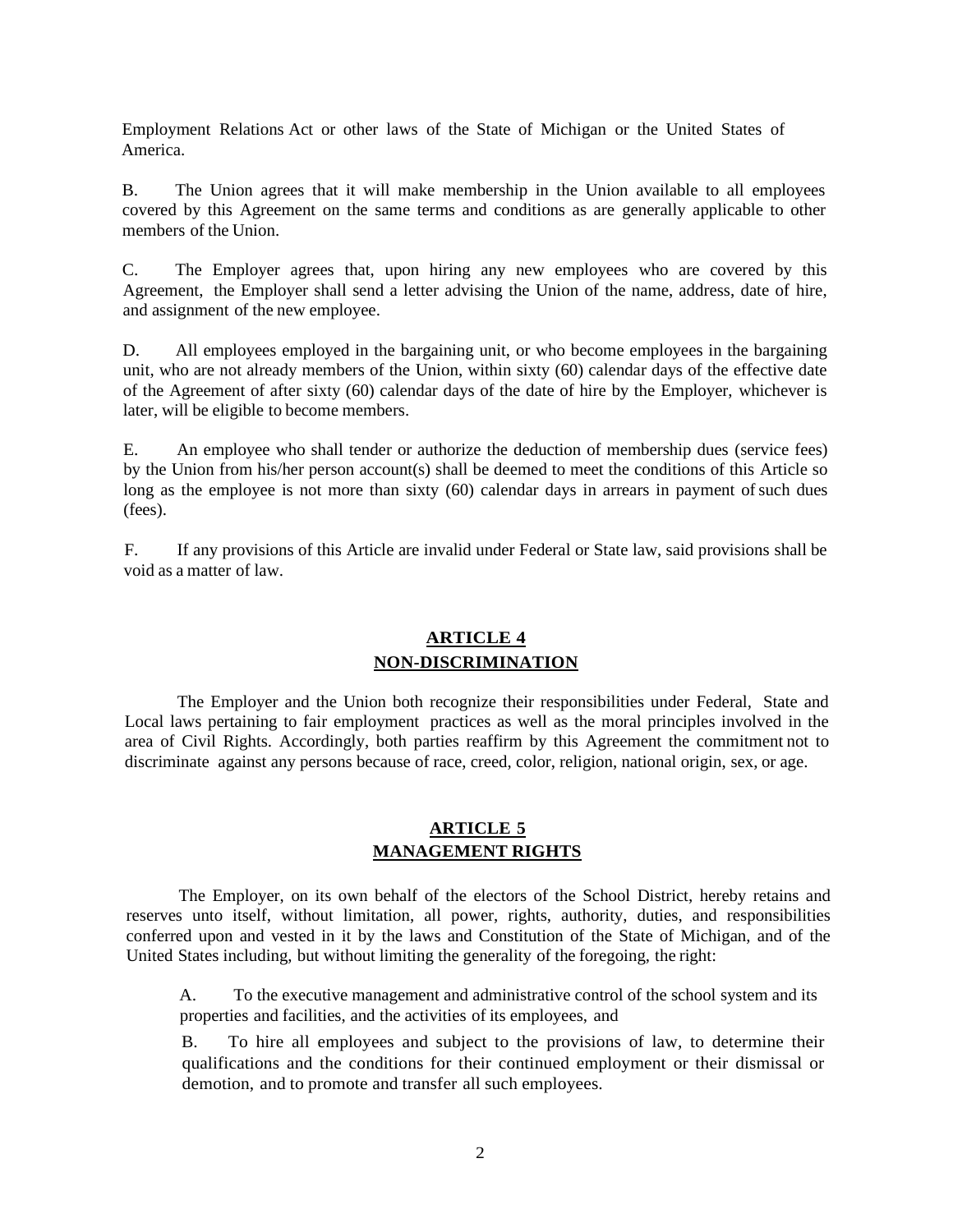The exercise of the foregoing powers, rights, authority, duties, and responsibilities by the Employer, the adoption of policies, rules, regulations, and practices in furtherance thereof, and the use of judgment and discretion in connection therewith shall be limited only by the specific and express terms of this Agreement and then only to the extent such specific and express terms hereof are in conformance with the Constitution and laws of the State of Michigan and the Constitution and laws of the United States.

# **ARTICLE 6 JURISDICTION**

Persons not covered by the terms of this Agreement shall not perform work covered by this Agreement except for the purpose of instructional training, experimentation, or in cases of emergency, except the Employer may use substitute employees when the situation would warrant.

# **ARTICLE 7 SAFETY PRACTICES**

The Employer will take reasonable measures in order to prevent and/or eliminate any hazards which the employees may encounter at his/her place of work, in accordance with the provisions of the Occupational Safety and Health Act, state and local regulations. Employees are expected to perform their work in accordance with the policies and procedures of the Employer and to abide by all laws, regulations, and best practices associated with the operation of a school bus. The Employer agrees to provide copies of all policies and standards of expectations to the Union and employees prior to implementation.

# **ARTICLE 8 SENIORITY**

A. A newly hired employee shall be on a probationary status for sixty (60) school days taken from and including the first day of employment. If at any time prior to the completion of the sixty (60) school day probationary period the employee's work performance is unsatisfactory, the employee may be dismissed by the Employer during this period without appeal by the Union. Probationary employees who are absent during the first sixty (60) school days of employment shall work additional days equal to the number of days absent, and such employee shall not have completed his/her probationary period until these additional days have been worked.

B. Upon satisfactory completion of the probationary period, the employee's seniority date shall be retroactive to date of hire.

C. Employees shall be laid off and recalled according to their seniority in their classifications. An employee on scheduled lay-off shall have the right to displace a lesser seniority employee provided the senior employee is qualified to hold the position held by the least-seniored employee.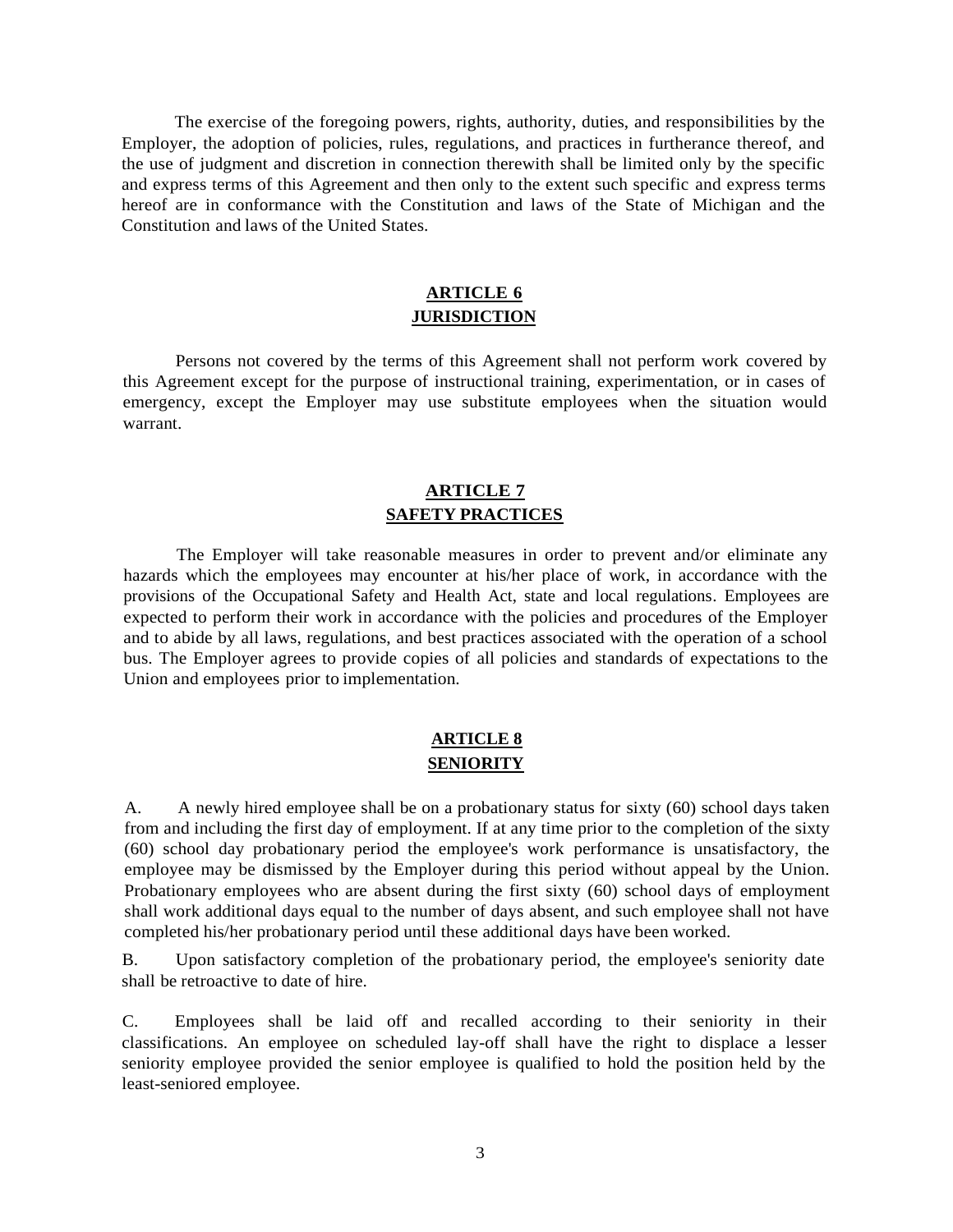D. An employee will lose his/her seniority for the following reasons:

1. The employee resigns.

2. The employee is discharged for cause and such discharge is not reversed through the grievance procedure.

3. The employee is absent for one (1) consecutive working day without notifying the Employer and/or without good and sufficient reason.

4. The employee falsifies his/her job application.

E. Seniority shall be retained within the bargaining unit for an employee who transfers to a supervisory position, with that employee having the right to exercise the seniority that he/she had earned while a member of the bargaining unit and return to the bargaining unit in the event that such employee vacates his/her supervisory position.

F. An agreed to seniority list shall be made available to each employee covered by this Agreement on or about October 1<sup>st</sup> of each year. Such list shall contain date of hire, employee's location, and classification. Seniority in classification shall be as of date of entry into the classification.

G. The Union shall represent the probationary employee in matters of wages, hours, and working conditions, but shall not represent them in matters of discharge, reprimand, or transfer for other than Union activities.

# **ARTICLE 9 TRANSFER AND PROMOTIONAL PROCEDURE**

A. Notice of all vacant and newly created bus runs shall be posted on employee bulletin boards, within one pay period, and employees shall be given three (3) working days from the date of posting in which to make application to fill the vacant or new bus run. The senior employee making application shall be transferred to fill the vacant or new bus run, provided the employee has the necessary qualifications to perform the duties of the bus run involved. Newly created or vacant bus runs are to be posted in the following manner: The type of work, the starting date, the place of work, the rate of pay, the hours to be worked, the classification, and the length of probation to be served.

B. In the event that none of the regular bus drivers would make application for a vacant or newly created bus run, then the substitute bus drivers would be given the first opportunity to make application for the vacant or newly created bus run. The most senior substitute bus driver making application for the vacant or newly created bus run shall be transferred to fill the vacant or newly created bus run provided, the employee has the necessary qualifications to perform the duties of the job involved.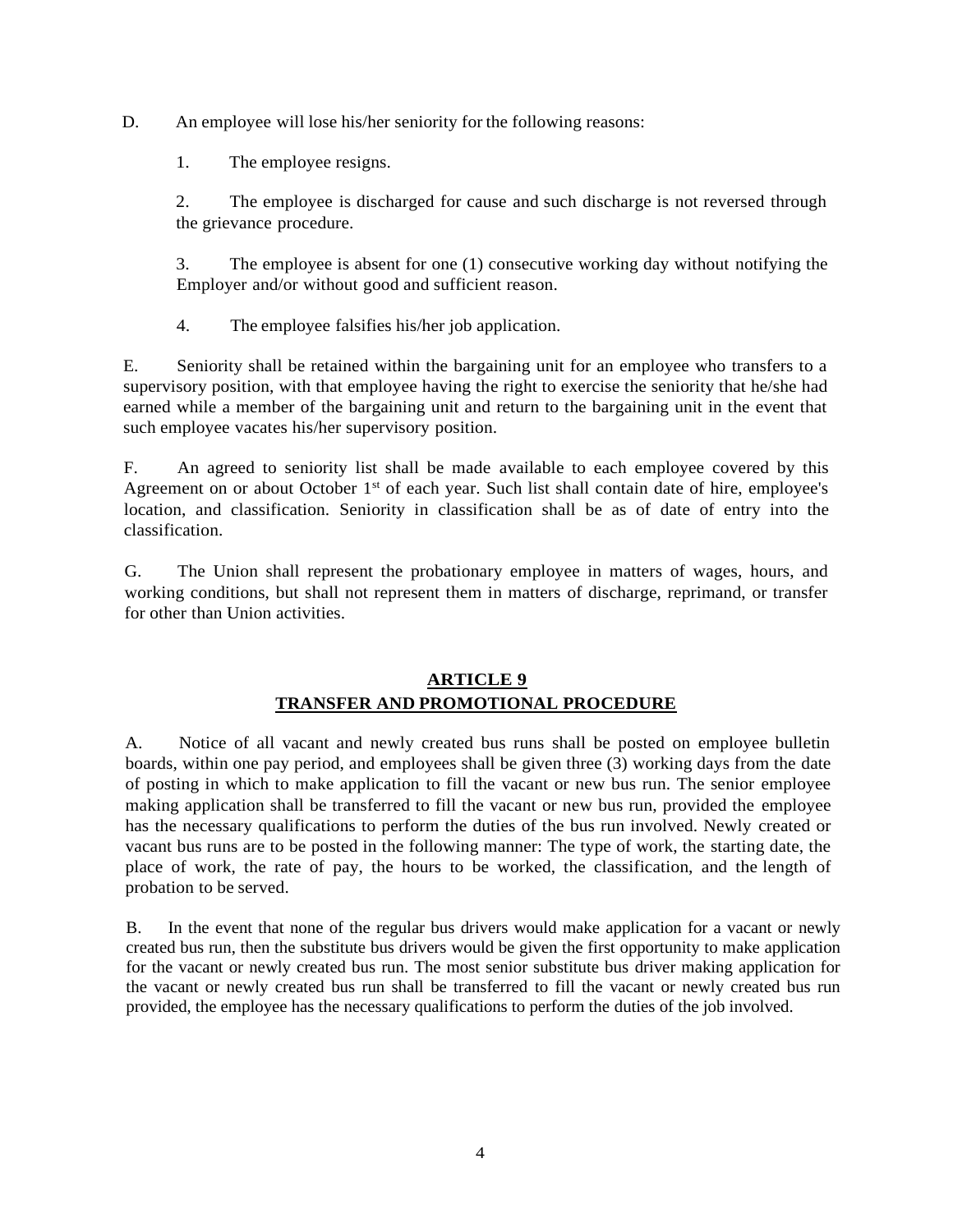# **ARTICLE 10 NEW BUS RUNS**

A. The Employer shall have the right to reestablish, evaluate, change, and obsolete bus runs, providing such action on the part of the Employer shall not be directed toward reducing the rate of a bus run in which no substantial change in the bus run itself has occurred. When a new or revised operation involves duties, which are not adequately or specifically described or properly evaluated in an existing job description, specification, and classification, the Employer has the right to develop and establish such new or revised job descriptions, specifications, classifications, rates of pay and to place them into effect. Whenever a new bus run is made operational, the Employer shall establish the job description.

B. The Employer will notify the Union of such new or changed bus runs and will, within thirty (30) calendar days after such new or changed bus run is established, meet with the Union to negotiate the rate and classification.

# **ARTICLE 11 DISCIPLINE DISCHARGE**

A. Dismissal, suspension, and/or any disciplinary action shall be only for just and stated causes with the employees having the right to defend themselves against any and all charges. Written notification of dismissal, suspension, or other disciplinary action shall be sent to the employee and the Union. When the Employer feels that disciplinary action is warranted, such action must be taken within five (5) working days of the occurrence of the condition giving rise to the action, or within (5) working days of the date when the Employer first became fully aware of the condition giving rise to the discipline. Among the causes which shall be deemed sufficient for dismissal, suspension, and/or other disciplinary action are the following:

- 1. Unauthorized or excessive absence from work.
- 2. Commitment or conviction of any criminal act.
- 3. Conduct unbecoming any employee in the public service.
- 4. Disorderly or immoral conduct.
- 5. Drunkenness.
- 6. Dishonesty and falsification of employment application.
- 7. Insubordination and willful violation of Employer's policies, rules, and procedures.

B. The Union, with the specific written consent of the employee, shall have the right to review the personnel file of an employee within the bargaining unit upon making the request to the administration of the school district. An employee, upon making request, shall have the right to review the contents of his/her own personnel file maintained by the Employer. Such review of personnel files must be done in the Board of Education Offices under the supervision of a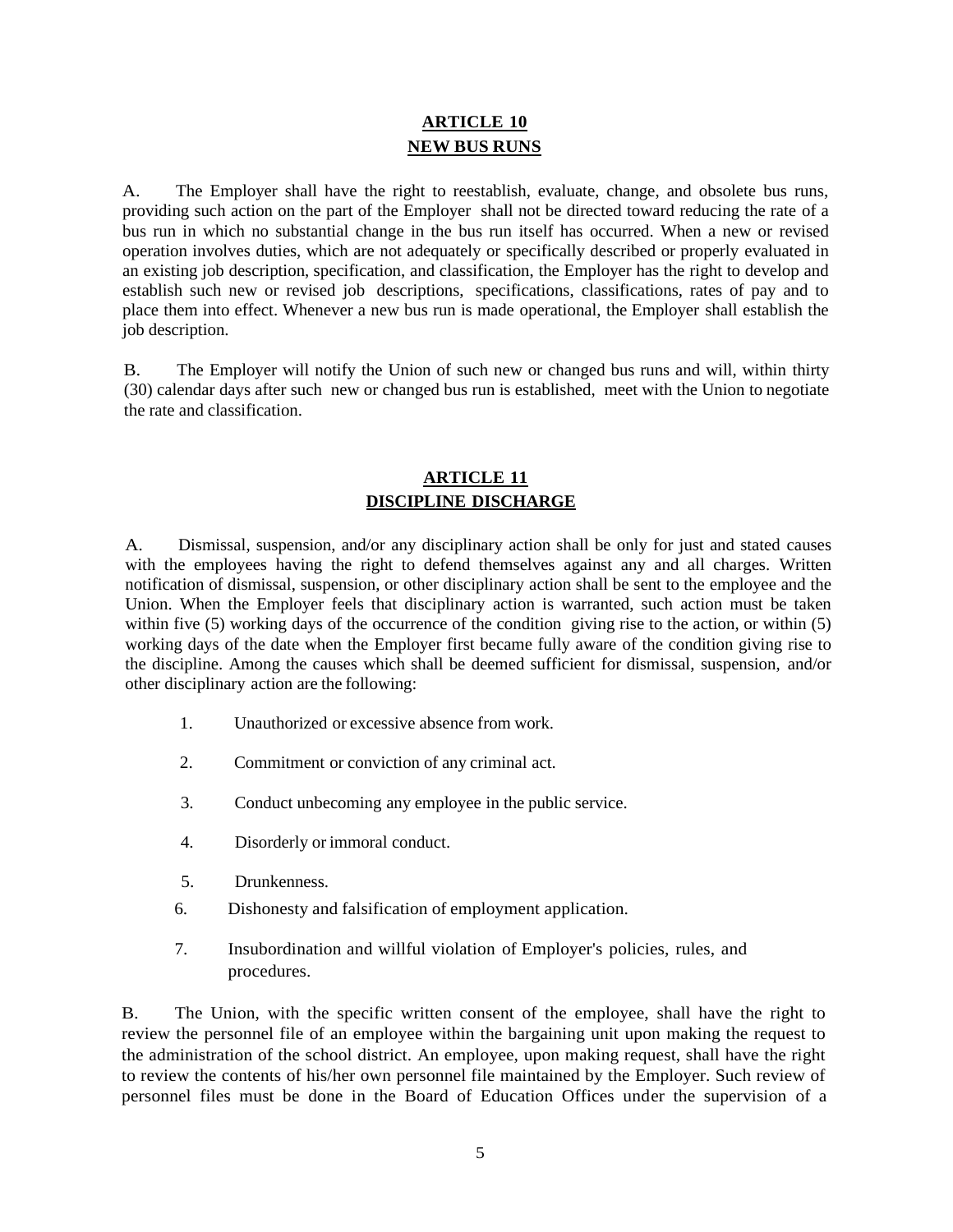designated school employee.

C. All letters of reprimand placed in an employee's file that address student safety and/or property damage shall be removed three (3) years after the date of the occurrence. All other letters of reprimand shall be removed from the employees file eighteen (18) months after the occurrence.

# **ARTICLE 12 STEWARDS**

A. The employees shall be represented by a chief and an alternate steward who shall be chosen or selected in a manner determined by the employees and the Union and whose names shall be furnished to the Employer in writing by the Union.

B. During their terms of office, the chief and the alternate stewards shall be deemed to head the seniority list for the purposes of lay-off and recall only, provided that they are qualified to do the required work. Upon termination of their term, they shall be returned to their regular seniority status.

C. The chief steward shall be supplied the following information within a newly hired employee's first week of employment: name, date of hire, social security number, address and assignment.

# **ARTICLE 13 LEAVE OF ABSENCE**

A. An employee who, because of illness or accident which is non-compensable under the Worker's Compensation Law, is physically unable to report for work and has exhausted all means of compensation from the Employer, shall be granted a leave of absence up to one (1) year which may be extended beyond one (1) year upon mutual agreement of the parties, provided such employee promptly notifies the Employer of the necessity therefore, and provided further that the employee supplies the Employer with a written statement from a medical or osteopathic doctor of the necessity for such absence and for the continuation of such absence when the same is requested by the Employer.

B. Leaves of absence shall be granted up to one (1) year for physical or mental illness, prolonged serious illness in the immediate family which includes husband, wife, children, or parents of the employee.

C. Leaves of absence may be granted for a specified period of time for training related to an employee's regular duties in an approved educational institution.

D. Whenever an employee shall become pregnant, she shall, by the end of her fourth  $(4<sup>th</sup>)$ month, furnish the Employer with a statement from her physician stating the approximate date of delivery and any restrictions on the nature of work that she may be able to do and the length oftime that she may continue to work. She shall be allowed to work until such time as her physician would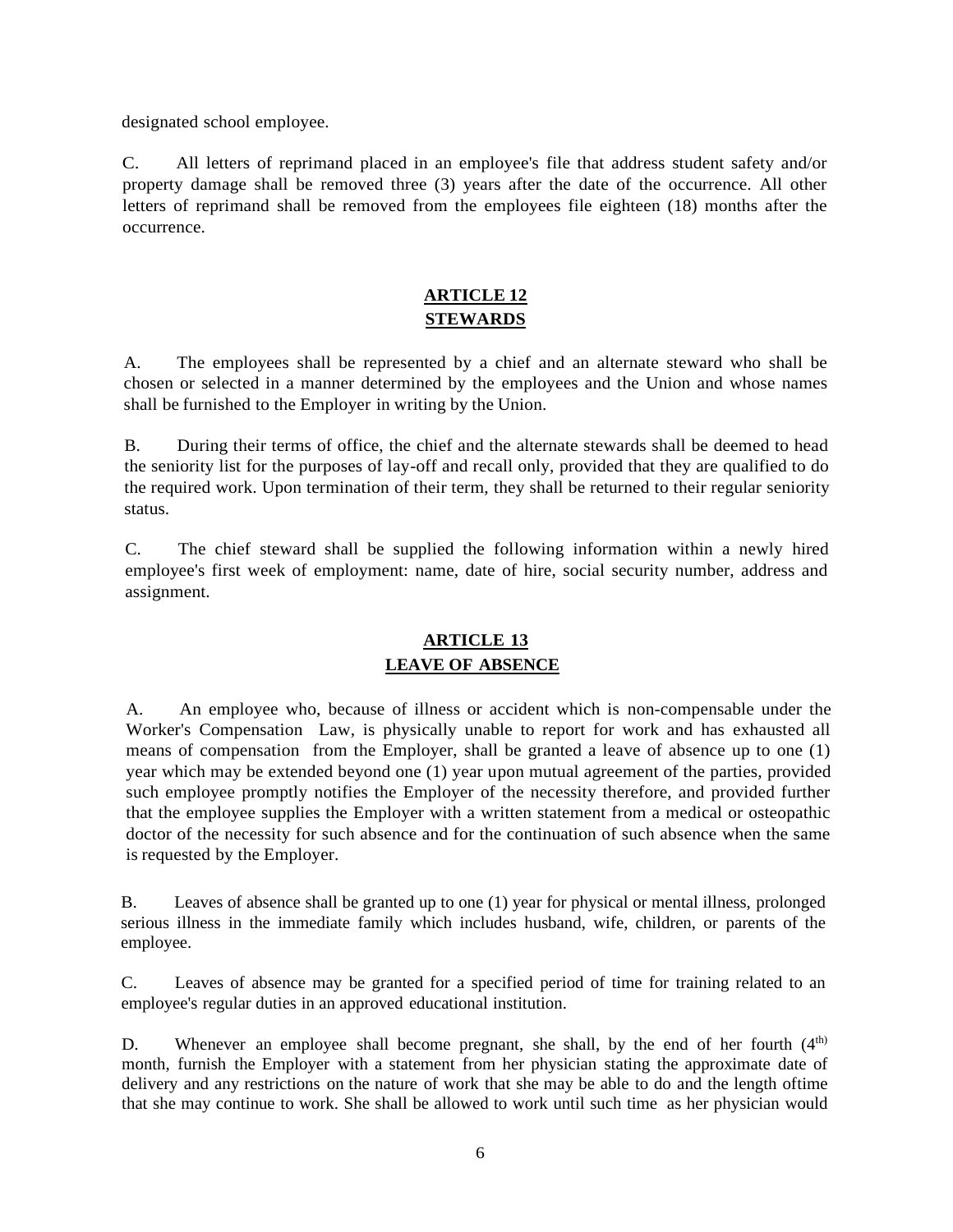indicate that she should be granted a leave of absence. When she is required to interrupt her employment upon the advice of her physician, she shall immediately be granted a leave of absence. Normally an employee shall be expected to return to work three (3) months after delivery, unless a doctor's statement is furnished to the Employer establishing the fact that she is not able to return to work within that time period.

E. Employees disabled because of pregnancy may use sick leave for the period of time of actual disability. Further, it understood that an employee opting to take a maternity leave as hereinafter provided without pay is not eligible for sick leave payment during the period of the unpaid leave of absence.

F. Anticipated Prolonged Disability - Any employee who can anticipate a prolonged disability (such as surgery, other confinement to home or hospital including maternity) shall notify his/her supervisor in writing at least thirty (30) calendar days in advance of the projected period of confinement. The notification shall contain the projected dates of confinement. It is understood that use of sick leave shall be only for the duration of the actual incapacity and the Board reserves the right of written verification and/or consultation with or from a physician.

G. Maternity Leave - A maternity leave shall be available to female employees who are pregnant upon the following conditions:

I. At least sixty (60) calendar days prior to the beginning of the leave, the employee shall apply to the Board if she wishes an unpaid leave.

2. The application shall be in writing and request specific beginning and ending dates of the leave.

3. The Board reserves the right to specify the beginning and ending date of the leave except the same shall not be in conflict with the doctor's statement of health.

4. The Board may grant up to one (1) school year of maternity leave renewable at the discretion of the Board.

5. Any maternity leave granted will be without pay, however, the employee, upon return from the leave, shall have all previous benefits of this Agreement restored to her, but shall not accumulate any benefits while on such leave.

6. The provisions of maternity leave shall not exempt an employee from the provisions of the lay-off procedure contained in this Agreement except the Board shall not be required to give notice of lay-off for the duration of the maternity leave.

7. If the employee does not return upon the expiration of the maternity leave, she shall conclusively be deemed to have resigned unless mutually agreed upon by the Board and the employee prior to said date.

8. Employees returning from a maternity leave shall furnish medical evidence of their ability to perform their normal work assignments.

9. Employees may make written application for extension of the maternity leave subject to the provisions of the initial request.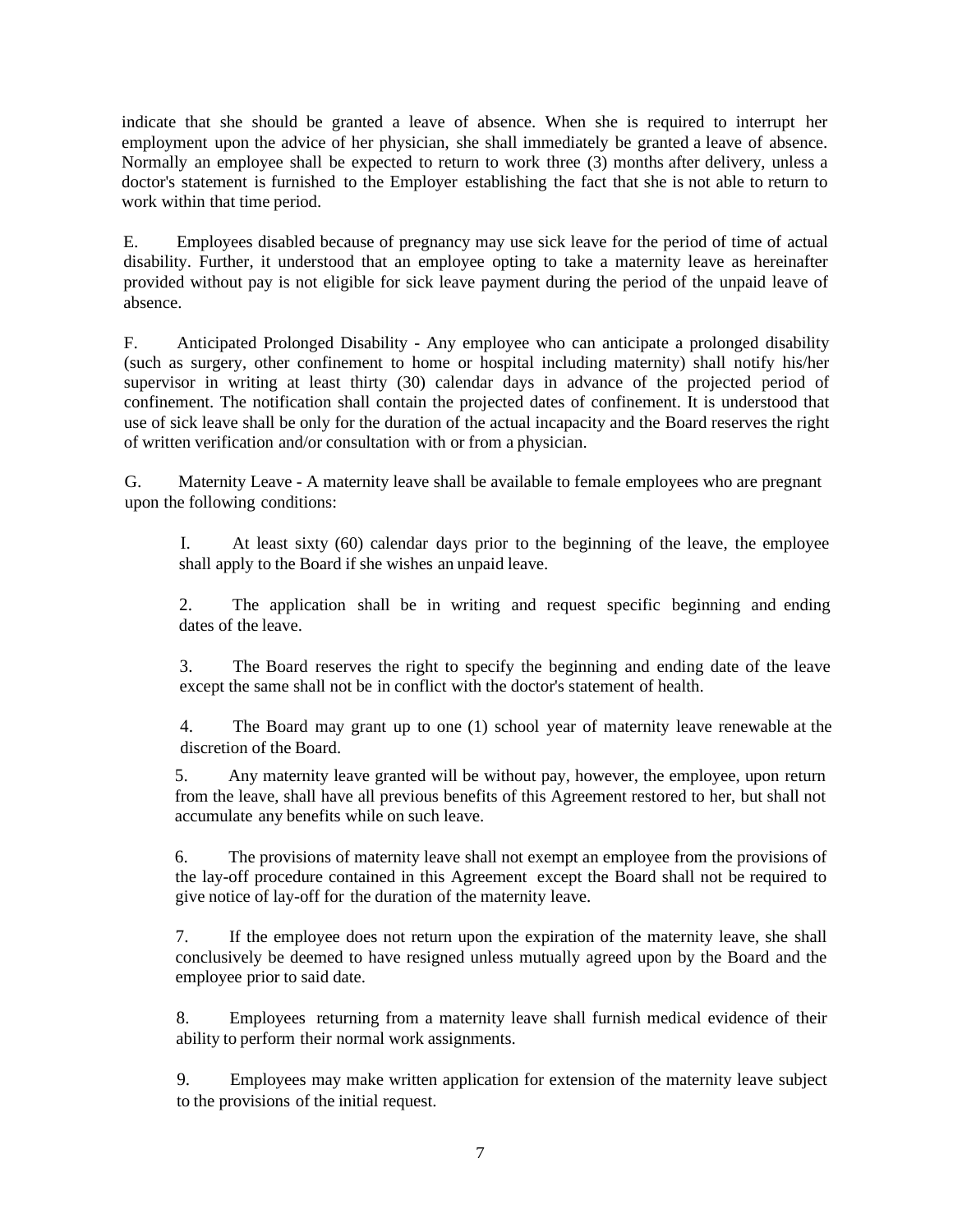10. An employee may make written application to the superintendent for reinstatement prior to expiration of the leave, provided that the employee provides the superintendent with written medical evidence of their ability to perform their normal work assignment. However, the Board of Education reserves the reasonable right to approve accelerated termination of maternity leaves on the basis of each individual case. The reasonable right of the Board will be grievable.

11. An employee on maternity leave must have her current address on file in the superintendent's office.

H. The reinstatement rights of any employee who enters the military service of the United States by reason of an act of law enacted by the Congress of the United States, or who may voluntarily enlist during the effective period of such law, shall be determined in accordance with the provisions of the law granting such rights.

I. Leaves of absence will be granted to employees who are active in the National Guards or a branch of the Armed Forces Reserves for the purpose of fulfilling their annual field training obligations, provided such employee makes a written request for such leave of absence immediately upon receiving their orders to report for such duty.

J. Any employee in the bargaining unit who is either elected or appointed to a full-time position or office in the Union whose duties require their absence from work, shall be granted a leave of absence for the term of such office or position.

K. All reasons for leaves of absence shall be in writing stating the reason for the request and the approximate length of leave requested, with a copy of the request to be maintained by the Employer, a copy furnished to the employee, and a copy sent to the Union.

L. An employee who meets all of the requirements as hereinbefore specified shall be granted a leave of absence without pay, except for pregnancy disability leave which shall be with pay, and the employee shall accumulate seniority during his/her leave of absence, and the employee shall be entitled to resume his/her regular seniority status and all jobs and recall rights. Leaves of absence may be granted at the discretion of the Employer for reasons other than those listed above when they are deemed beneficial to the employee and the Employer.

# **ARTICLE 14 GRIEVANCE PROCEDURE**

# **DEFINITIONS**

A. A grievance shall be defined as an alleged violation, misinterpretation, or misapplication of the express terms of this Agreement.

B. The time elements in the steps may be shortened, extended or waived upon written mutual agreement between the parties.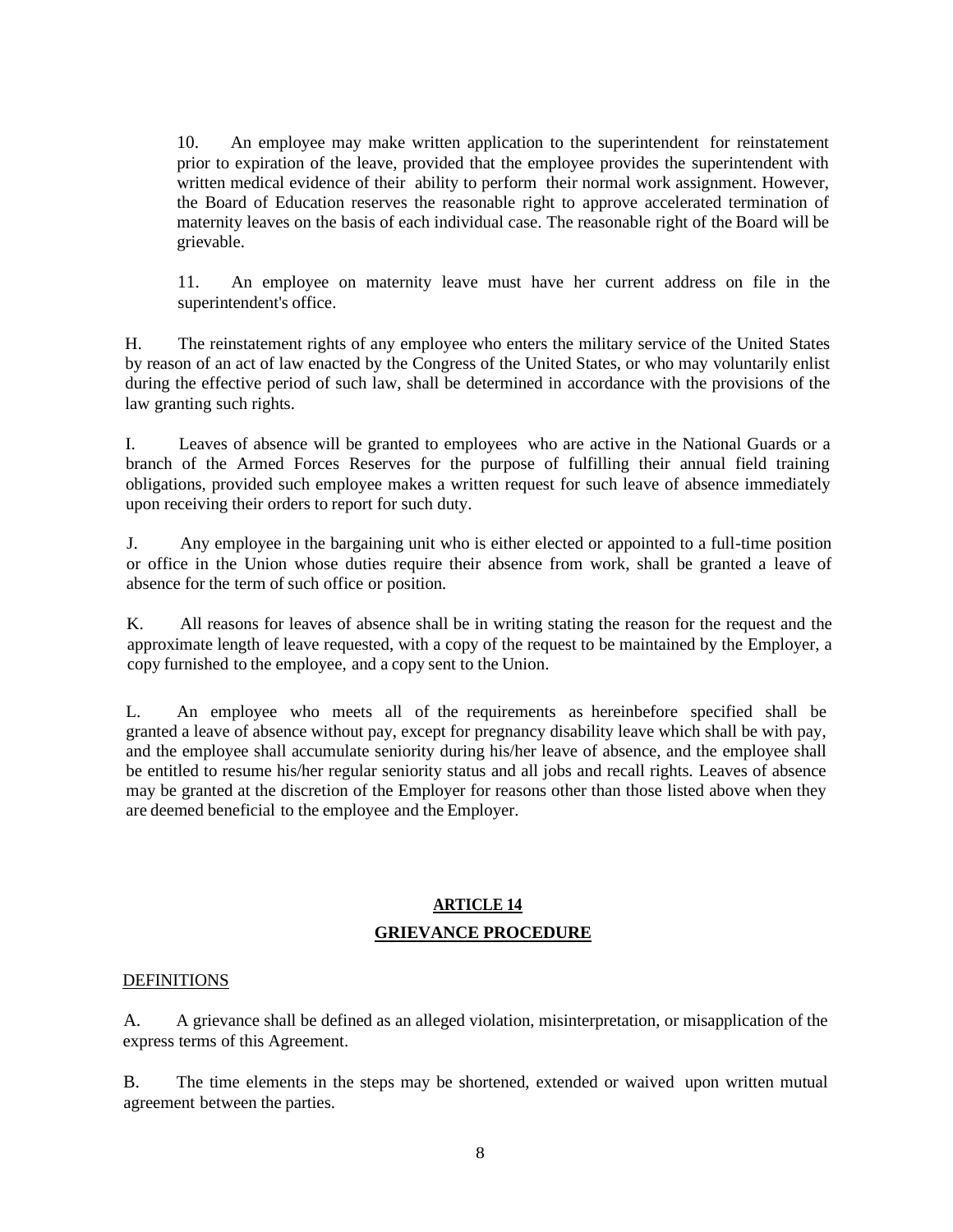C. For the purpose of processing grievances, working days shall be defined as Monday through Friday, excluding all non-session school days.

D. A grievance concerning alleged safety hazards may be processed directly to step three (3) of the grievance procedure.

E. Any employee or Union grievance which is not presented for disposition through the grievance procedure within five (5) working days of the occurrence of the conditions giving rise to the grievance, or within five (5) working days of the date it is reasonable to assume that the employee first became aware of the conditions giving rise to the grievance, unless, the circumstances made it impossible for the employee or the Union as the case may be, to know prior to that date that there were grounds for such a claim, the grievance shall not hereafter be considered a grievance under this Agreement.

F. Any grievance which is not appealed within the specified time limits set forth in that step level shall be considered settled on the basis of the decision rendered at the previous level. The failure of the Employer at any step level of the grievance procedure to communicate the decision on the grievance in writing to the Union within the prescribed time limits set forth in that step level of the grievance procedure shall require that the relief requested by the Union be granted.

# STEP ONE

A. Any employee or the Union having a grievance shall discuss the grievance informally with his immediate supervisor, and then if the grievance is not settled orally, the employee may request a meeting with the Chief Steward to discuss the grievance.

B. The Union then may submit the grievance in writing to the immediate supervisor stating the remedy or correction requested, plus the facts upon which the grievance is based and the alleged contract violation. The employee and the Chief Steward shall sign the grievance.

# STEP TWO

A. The Chief Steward or the Union shall meet with the immediate supervisor to discuss the grievance within five (5) working days of its written submission to the immediate supervisor.

B. The immediate supervisor shall give his decision in writing relative to the grievance within ten (10) working days of his meeting with the Chief Steward or Union.

C. If the decision of the immediate supervisor is not appealed within five (5) working days,his decision shall be considered settlement of the grievance.

# STEP THREE

A. Any appeal of a decision rendered by the immediate supervisor shall be presented to the superintendent of schools within five (5) working days and the superintendent shall meet with a business representative of the Union at a time mutually agreeable to them. The appeal shall be in writing and state the reason, or reasons, why the decision of the immediate supervisor was not satisfactory.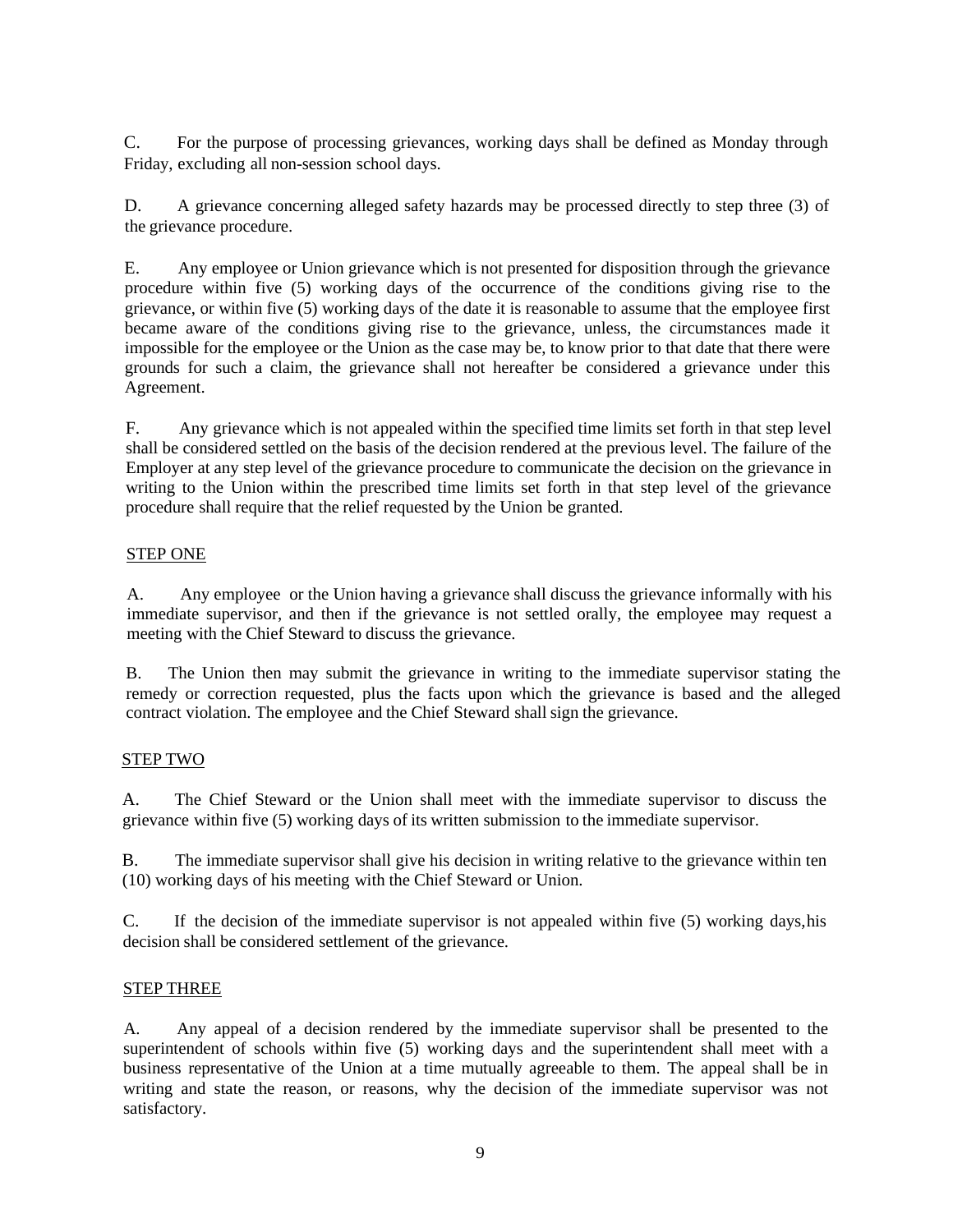B. The superintendent of schools shall give his decision in writing relative to the grievance within five (5) working days of the meeting with the business representative of the Union.

# STEP FOUR

A. Any appeal of a decision rendered by the superintendent shall be presented to the Board of Education within five (5) working days, and the Board shall meet with a business representative of the Union at a time mutually agreeable to them. The appeal shall be in writing and state the reason, or reasons, why the decision of the superintendent was not satisfactory.

B. The Board of Education shall give their decision in writing relative to the grievance within ten (10) working days of the business representative's meeting with the Board of Education.

# STEP FIVE

A. If the Union so requests, the Board or its representatives will meet further with the Union to consider fairly and in good faith any other methods of settlement.

B. The procedure herein provided shall not prohibit the Union or the Employer from recourse to the normal mediation provided by Michigan State Law.

# **ARTICLE 15 PAID LEAVE**

# SECTION 1 - SICK LEAVE

A. Each employee covered by this Agreement will be entitled to paid sick leave at the rate of ten (10) days per year with a limit of ninety (90) days accumulation. A physician's statement may be required after three (3) consecutive absences, and the physician shall be selected by the Board for verification of illness or injury. Sick days may only be used for a period of time an employee, the employee's spouse, or the employee's child is incapacitated due to an illness or injury.

B. Unused sick leave above seventy (70) days will be reimbursed at the rate of seventy five percent (75%) of the daily rate with the maximum often (10) days reimbursable. Sick days accumulated beyond seventy (70) days prior to the effective date of this Agreement shall not be lost except by use.

# SECTION 2 - FUNERAL LEAVE

A. The employee covered by this Agreement will be granted up to three (3) working days off with pay for a death in the employee's immediate family. The immediate family shall be construed to mean one (1) of the following: husband, wife, children, parents, brother, sister, grandparents, grandchildren, mother-in-law or father-in-law, or a spousal equivalent, which is defined as an individual with whom the employee covered by this Agreement shares a residence and a long-term (greater than two-year) relationship. Additional time off will be granted for necessary time to travel to distant states for funeral services. The day of the funeral and one day prior to the funeral shall be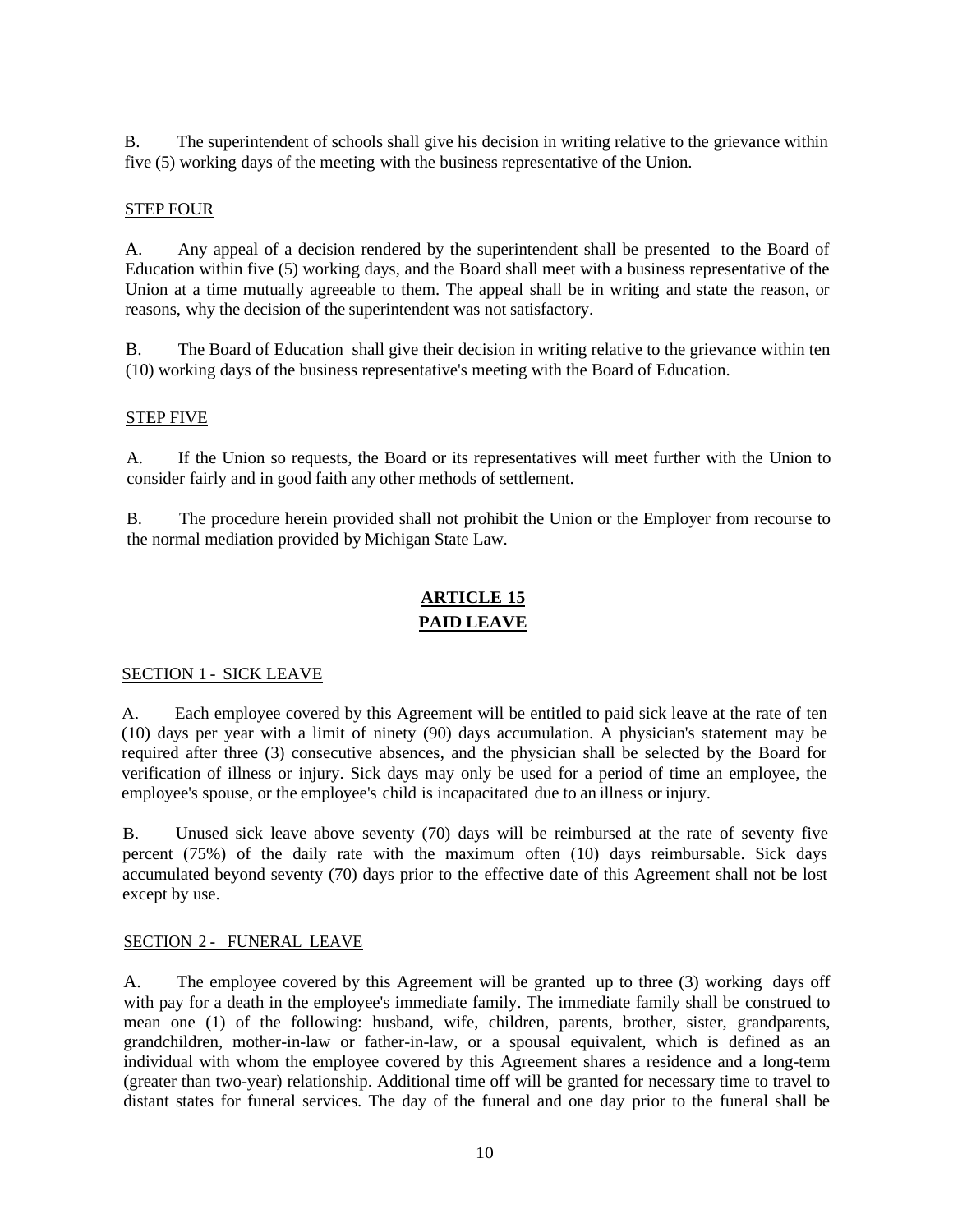granted without any deduction being made from the sick leave bank, the remaining day shall come off the sick leave total.

B. In the event of the death of an employee of the Employer, funeral leave shall be restricted to a representative number of employees within the bargaining unit to attend the funeral, providing those attending are mutually agreed upon between the superintendent of schools and the chief steward.

#### SECTION 3 - PERSONAL BUSINESS DAYS

A. All employees covered by this Agreement shall be granted two (2) personal business days per year, not deductible from the employee's allowable earned sick leave. Personal business days are not accumulative. Unused personal business days shall be added to the sick leave bank.

B. Personal emergency and/or business days shall be defined as events that cannot be accomplished after the regular work day or on the weekends. Also, the employee will make every effort to complete their personal business on their own time.

Personal business days may not be taken prior to or after a school recess except in an emergency.

C. Requests for personal business days must be submitted to the Maintenance/Transportation Supervisor at least two (2) working days prior to the date being requested.

# **ARTICLE 16 JURY DUTY**

Employees requested to appear for jury qualification or service or subpoenaed as a witness in any case connected with the employee's employment of the school district, shall receive his/her pay from the Employer for such time lost as a result of such appearance or service less any compensation received for such jury service minus mileage.

# **ARTICLE 17 GENERAL INFORMATION**

#### SECTION 1 - TAX SHELTERED ANNUITIES

The Employer agrees to deduct the premiums for variable tax deferred annuities solely paid for by the employee, and remit such premiums to the Board designated insurance company.

#### SECTION 2 - DEDUCTIONS

The Employer agrees to make available to all of the employees covered by this Agreement any payroll deduction services which are available through the school district such as savings bonds, credit unions and etc.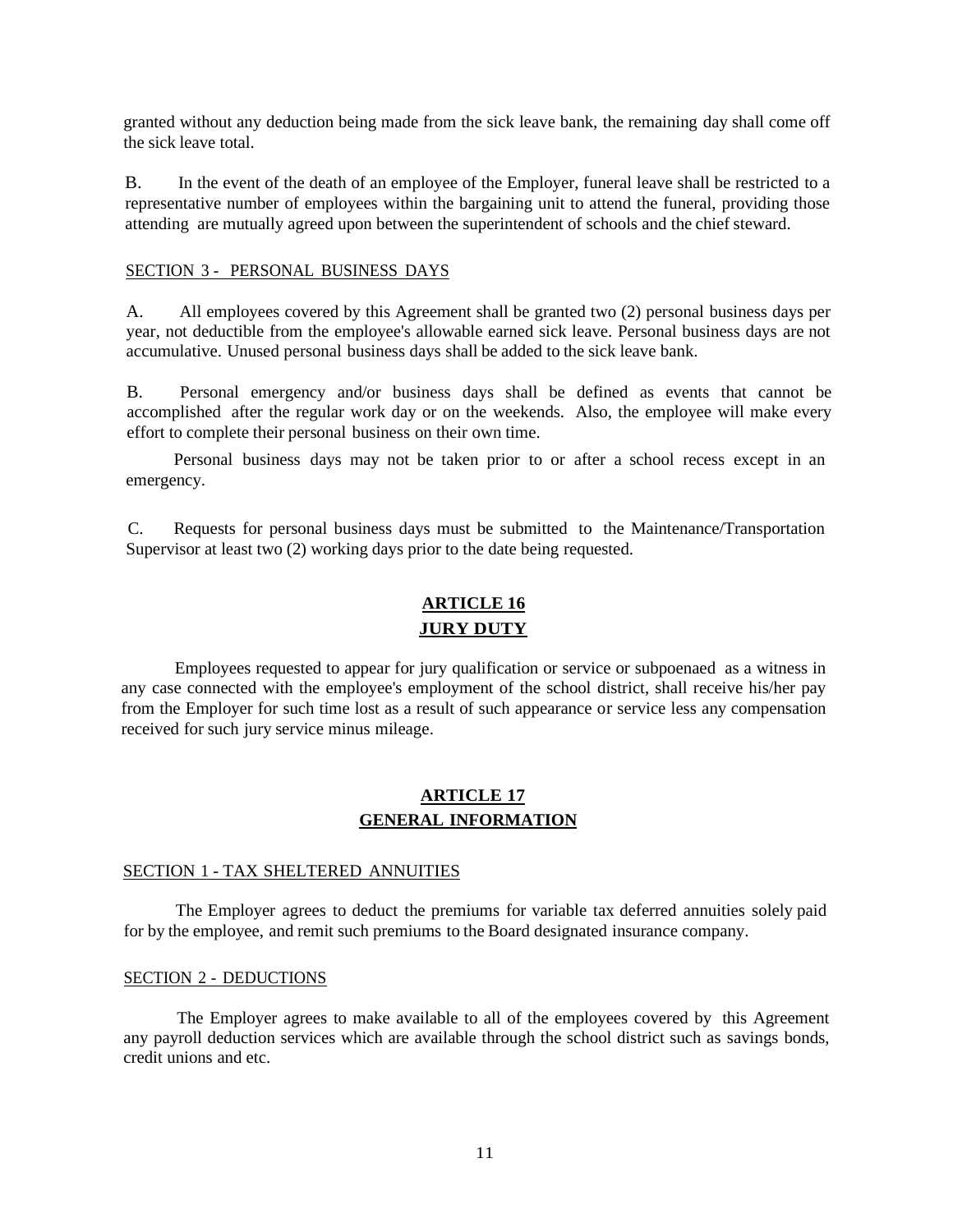#### SECTION 3 - CONTINUING EDUCATION

The Employer agrees to pay the full tuition fee for any employee it so designates to attend a workshop, in-service training seminar, self-improvement course, or other job-related training which is of such a nature specifically designed to provide on the job improvement

### SECTION 4 - PHYSICAL EXAMINATIONS

Bus drivers shall be given a physical examination at times, dates, and places to be determined by the Employer and conducted by a physician appointed by the Employer. The Employer shall pay for the cost of this examination.

#### SECTION 5 - DRIVER LICENSING

Bus drivers shall obtain a CDL license as insured and approved by the State of Michigan before they shall be allowed to operate a school bus. The cost of this license shall be paid by the Employer.

#### SECTION 6 - MILEAGE

Bus drivers shall be reimbursed for all such miles driven to attend the state approved bus school at the regular rate and procedure as established by the Board. Bus drivers must go together to form a carload. Two (2) cars will be approved when the number attending exceeds six (6).

#### SECTION 7 -ACT OF GOD

The Employer will schedule the days and hours of instruction as required by state law to qualify for full state aid. Bus drivers will be guaranteed work on all instructional days for the program being driven. Drivers shall receive their base rate of pay for the first five (5) Act of God days that occur during a school year.

#### SECTION 8-STATE REQUIREMENTS

All drivers must meet state requirements as specified by the State of Michigan, including, but not limited to, Michigan's Pupil Transportation Act, MCL 257.1801, et seq. before they shall be allowed to operate a school bus, with such requirements to be met by any new driver within ninety (90) calendar days from their date of hire, with such verification as to the employee meeting those requirements to be furnished to the chief steward in writing.

#### SECTION 9 - BUS STOPS

The bus drivers shall not be required to make a stop at a pick-up spot in the instance where there is either no passenger waiting or visibly approaching the assigned stop, provided the bus run is being made according to the established scheduled. The bus driver is required to make a stop at the designated pick-up spot when the bus is not running according to the established schedule.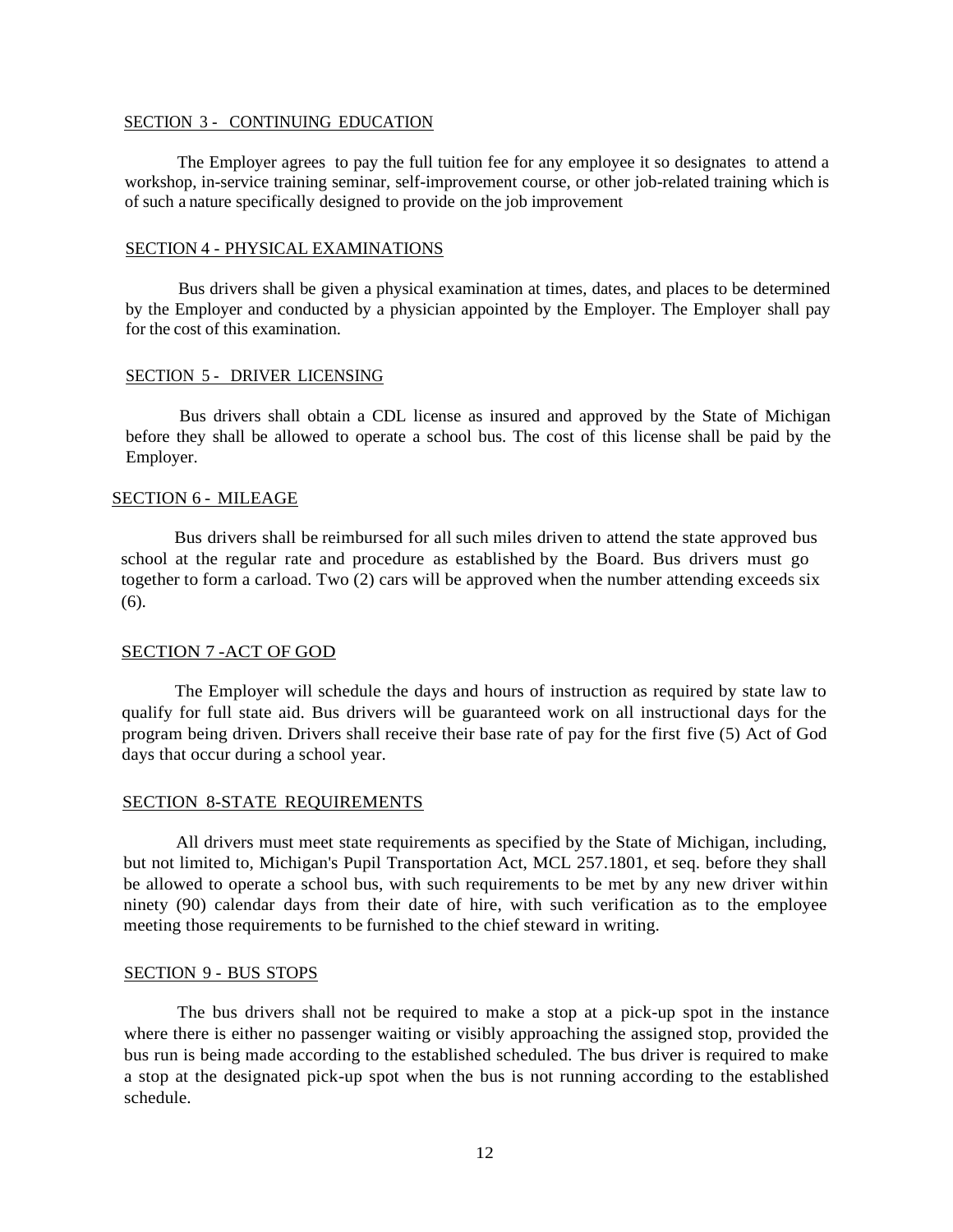#### SECTION 10 - ABSENCE OF REGULAR DRIVERS

In the event that all of the substitute drivers are substituting on regular runs and there is the need to utilize the services of a substitute driver due to the absence of a regular driver, all such absences shall be rotated according to seniority among all of the regular drivers and substitute drivers in all such instances. When more than one (1) substitute driver is required on a given day, the driver who is eligible to drive that run, based on their seniority, shall be given their choice as to the run they desire to drive, based on their seniority. Drivers for this purpose shall be construed to include both regular and substitute drivers.

## SECTION 11 - BUS CERTIFICATION

The Employer shall pay tuition for each driver who attends the state required school for all bus drivers and reimburse each driver the same amount of the tuition for attending the school.

The Employer shall provide training to assist drivers in meeting the needs of handicapped students.

#### SECTION 12 - PAID RETIREMENT

The Employer agrees to pay the legally specified contribution to the Michigan Public School Employees Retirement Fund on the gross wages for each employee covered by this Agreement.

#### SECTION 13 - JACKETS/SHOES OR BOOTS

The Employer shall make an annual contribution of up to one hundred dollars (\$100.00). The District will contribute up to one hundred dollars (\$100.00) towards a Madison School Bus Driver's jacket during even years and contribute up to one hundred dollars (\$100.00) towards a MadisonSchool Bus Driver's shoes/boots during odd years for each driver that has been an employee for at least one year. An Employee that fails to complete the balance of the school year shall reimburse the Employer for the cost of the jacket or shoes/boots prorated for each month the Employee fails to work after receiving the jacket or shoes/boots.

#### SECTION 14 - LONGEVITY

On the Employee's anniversary date, the Employer shall make annual longevity payments as follows to any driver that has not received a reprimand during the prior two (2) years:

| <b>Years of Service</b> | <b>Payment Amount</b> |
|-------------------------|-----------------------|
| Five (5) Years          | \$95.00               |
| Six (6) Years           | \$105.00              |
| Seven (7) Years         | \$116.00              |
| Eight (8) Years         | \$126.00              |
| Nine (9) Years          | \$137.00              |
| Ten (10) Years          | \$231.00              |
| Eleven (11) Years       | \$242.00              |
| Twelve (12) Years       | \$252.00              |
| Thirteen (13) Years     | \$263.00              |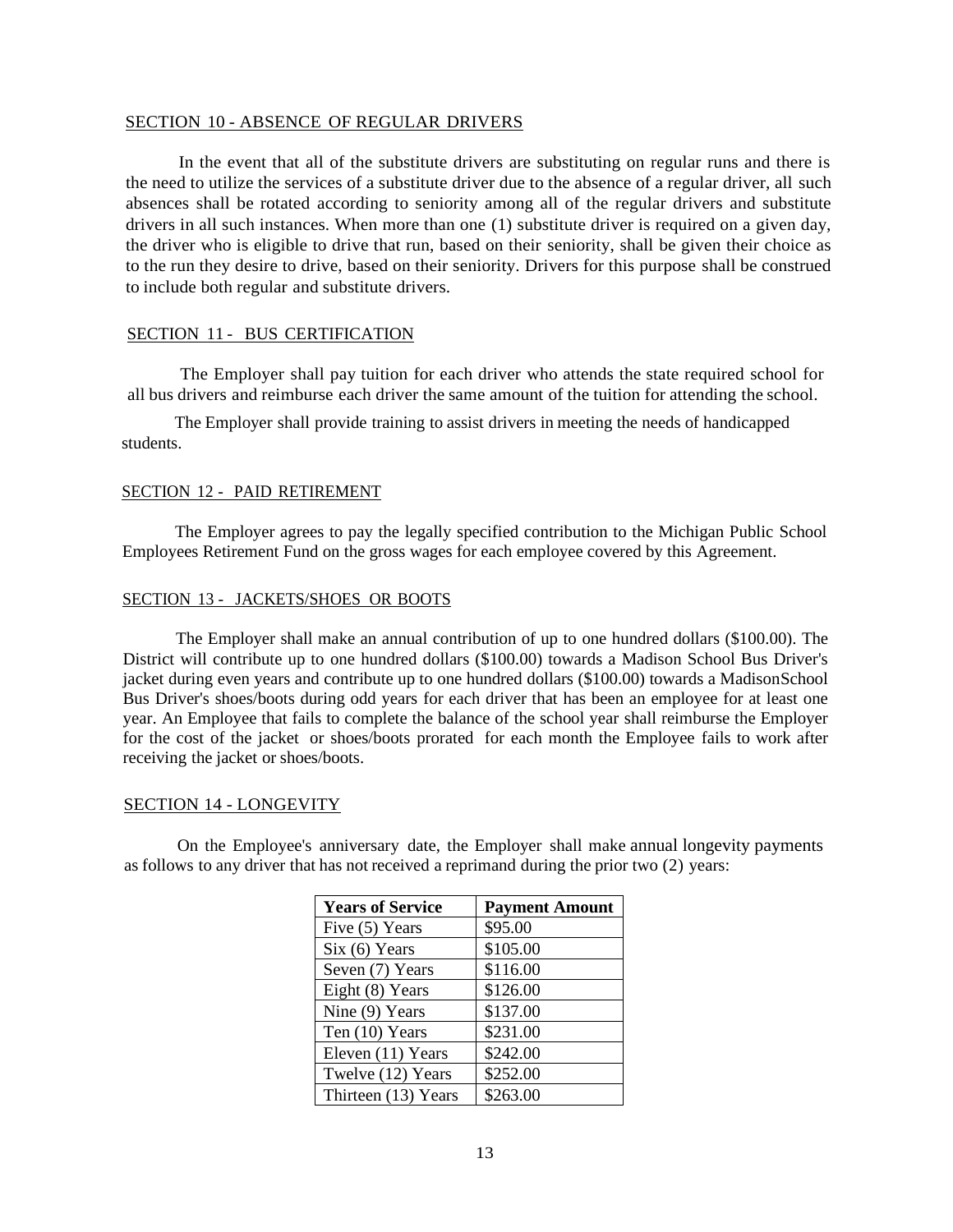| Fourteen (14) Years | \$273.00 |
|---------------------|----------|
| Fifteen (15) Years  | \$284.00 |
| Sixteen (16) Years  | \$294.00 |
| Seventeen (17)      | \$305.00 |
| Years               |          |
| Eighteen (18) Years | \$315.00 |
| Nineteen (19) Years | \$326.00 |
| Twenty (20) Years   | \$336.00 |

# SECTION 15 - TRAINING PRIOR TO SCHOOL

The Employer agrees to pay each driver two trip hours to attend a mandatory training prior to the start of each school year. The training will focus on expectations pertaining to the safe operation of a school bus including, but not limited to, pre-inspection and safe operation of each bus. The training will occur at a mutually agreed upon date and time and will not exceed two hours.

# **ARTICLE 18 HOURS AND WORK WEEK**

## SECTION I

A. The regularly scheduled work week shall consist of forty (40) hours beginning at 12:01 a.m. Monday and ending one hundred twenty (120) hours thereafter.

B. The normal work day shall be whatever would constitute the bus driver's normal daily bus run, except in the case of an emergency.

C. Disciplinary Action for Students Riding Buses - Bus drivers shall report behavior of students detrimental to the safety of the bus operation in writing to the transportation supervisor using the School Bus Behavior Violation form provided by the Employer (Sample Attached). A duplicate copy of this report will be provided by the driver for the parents of the child. Upon receipt of the discipline report, the parent shall be required to contact the transportation supervisor and arrange an appointment to meet within twenty-four (24) hours with the transportation supervisor and the bus driver. Failure of the parent to attend such a meeting will result in the indefinite suspension of the child's privilege to ride the bus. A second discipline problem will result in a five-day suspension. When a child has been reported for four (4) validated discipline problems during one school year, that child will be suspended from the transportation system for the remainder of the school year. If a discipline problem is of a flagrant nature, the normal discipline procedures outlined above may be expedited as deemed appropriate by the administration.

#### SECTION 2 - EXTRA TRIPS

A. A regular driver will drive the first hour on an extra run if the driver misses one (1) regular run and will drive its first two (2) hours on an extra run if the driver misses two (2) regular runs to qualify for their daily rate. The extra pay rate begins after the hour or two (2) hours depending on the runs missed.

B. At the beginning of each school year, each employee shall indicate in writing to the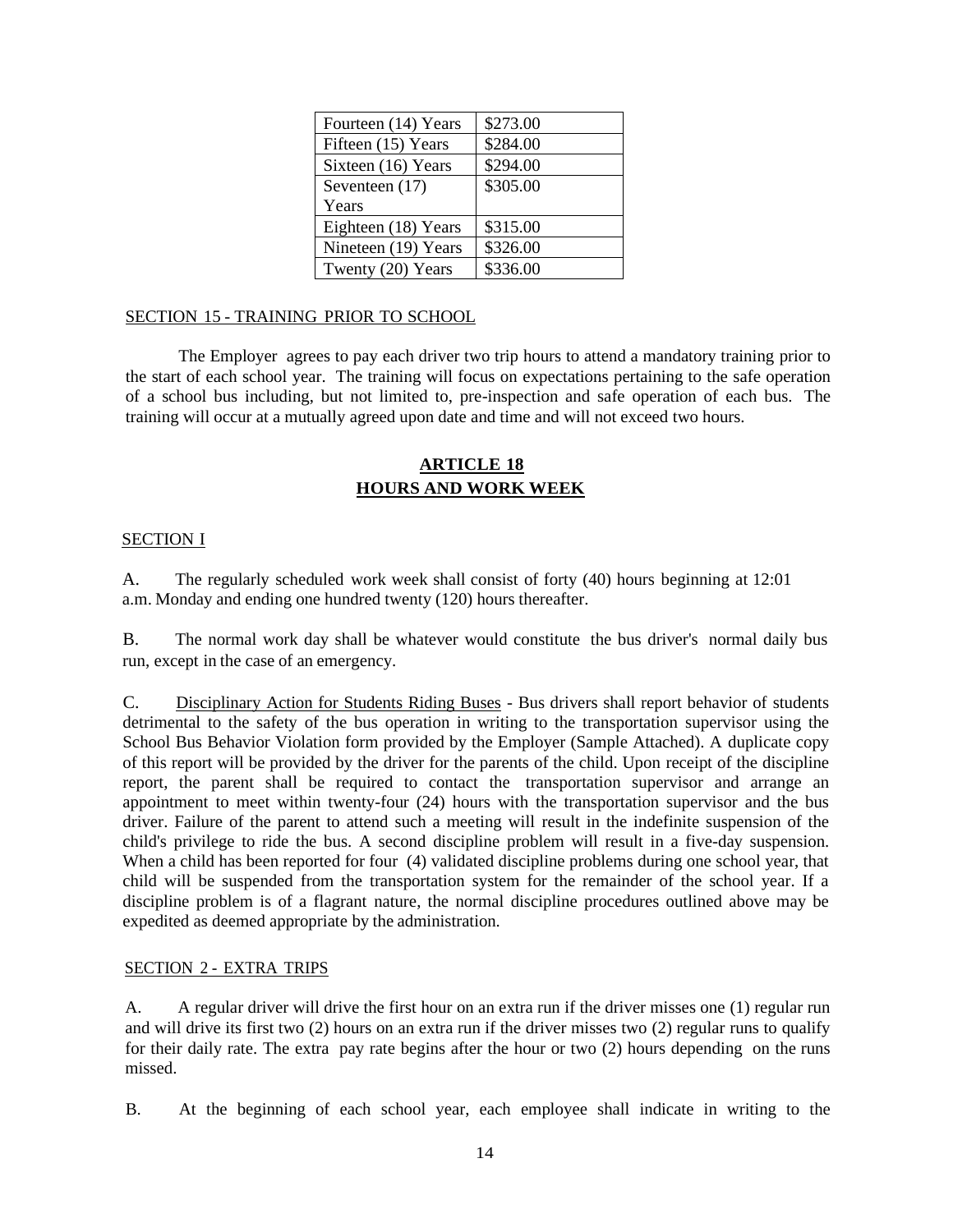Maintenance/Transportation Supervisor the employee's desire to be placed on either the ACTIVE or INACTIVE EXTRA TRIP LIST. An employee may be transferred from one of theselists to the other during the school year by submitting a written request to the Maintenance/Transportation Supervisor at least two (2) weeks prior to the effective date of the requested transfer.

C. When extra bus runs are to be scheduled, the bus drivers shall be given a minimum of twentyfour (24) hours notice except for fan bus runs. The transportation supervisor will contact three (3) bus drivers with the highest seniority on the active seniority list to be on stand by for the fan bus runs.

D. All extra trips will be placed on a trip board with the time, date, destination, and group to be transported list. Extra trips will be selected at a meeting following the morning routes on the last day of school in the week preceding the trips. Trip selection will begin with the driver at the top of the seniority list and rotate to the bottom of the seniority list until all trips are selected. Drivers not in attendance at the meeting shall be passed over for extra trips for that week unless they have an emergency or approved appointment and are excused by the Supervisor. If excused, the driver must leave a detailed list of trip choices. Trips shall not be traded unless there is an emergency and approved by the Supervisor. Drivers are required to drive trips they have selected. If there is a week with three (3) or less trips, the bidding rotation for the following week shall start where the trip bidding left off in the current week. If there are four (4) or more trips in a week the bidding, rotation for the following week shall start at the top of the seniority list. If a driver has a child or grandchild attending Madison School, the driver shall have first trip pick for field trips and merit trips their child or grandchild is attending. (Athletic trips are not included.) A driver may only have one (1) first pick per week. All trips added to the list after trips were selected shall start at the top of the seniority list. A driver may not add a trip if it interferes with their previously selected trips.

E. If all the bus drivers on the active extra trip list refuse the extra bus run or runs, the Employer may require the least seniority employee or employees on the active extra trip list to take the extra bus run or runs, or the Employer may require that a probationary employee take the extra bus run.

F. When there would not be enough employees on the active trip list to meet the needs of the Employer, he may then require the least seniority employee or employees on the inactive trip list to take the extra bus run or runs.

G. A driver who signs the inactive extra trip list is still eligible to drive as a substitute on a regular bus run providing all drivers on the active trip list refuse the regular bus run.

H. A driver not allowed to wait at the site of an extra trip shall be paid two (2) hours at the hourly trip rate for each trip that is not returned to school by the driver. When a driver is required to return to the site of an extra trip to pick up passengers, the driver shall be guaranteed a minimum amount of time before being required to leave home for the return trip and shall be provided with a cell phone by which to be notified for the return trip.

I. A newly hired employee shall not be eligible for an extra trip for sixty (60) calendar days following date of hire.

J. Drivers who drive an extra trip shall be paid at the following rate for the term of the Agreement: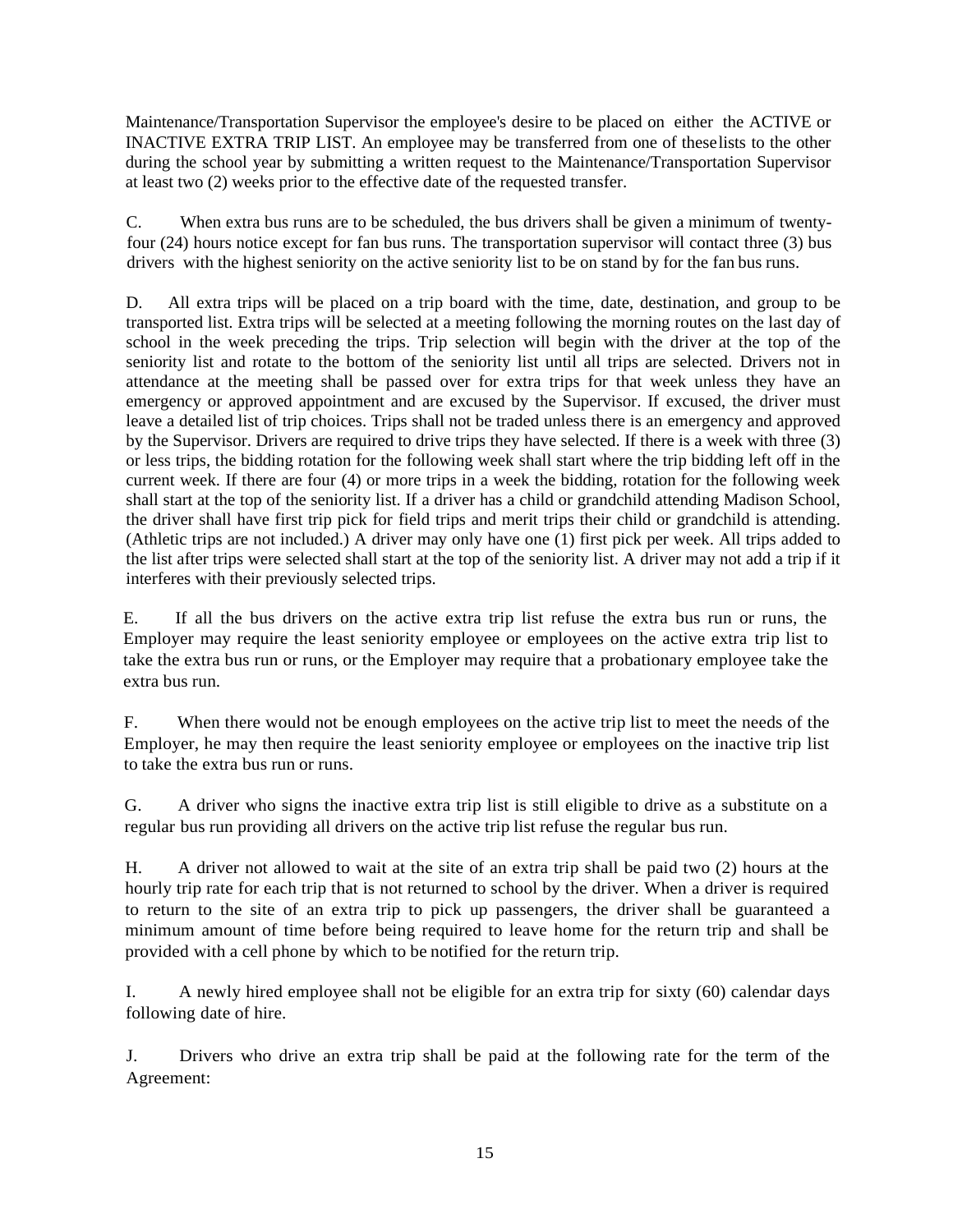| 2021-2022 | \$16.50 |
|-----------|---------|
| 2022-2023 | \$17.16 |
| 2023-2024 | \$17.84 |
| 2024-2025 | \$18.38 |

During their sixty (60) days of employment, drivers shall receive one dollar (\$1.00) per hour less on the extra trip rate.

K. The driver is to be paid from the time of departure on the extra trip until the driver returnsfrom the assigned trip. Drivers will be paid at  $1 \frac{1}{2}$  times the above rates for all hours driven on Sunday.

J. The Board will provide rooms and food for the drivers who take overnight trips and their regular day's wage in addition to the time they are being paid for driving the trip.

#### SECTION 3 - BIDDING OF BUS RUNS

The Employer, prior to school starting, will post all daily runs with the approximate total miles of each run. Each driver will be allowed to apply for the route of his/her preference, and the routes will be assigned in descending order of seniority dates. New routes established during the school year shall be posted and awarded to the drivers with the most seniority who have bid on the route.

For the purposes of this Agreement, bus runs include those daily runs to and from the regional career and technical education center (LISD TECH Center) and other school sites established by the Employer. Each employee will be assigned to a single bus run during the term of employment. However, if a bus run(s) remains unfilled, drivers will have the opportunity to attain more than one bus run, in order of seniority, until a driver is hired to fill each run.

#### SECTION 4 - FUELING/WASHING BUSES

Drivers will be paid their hourly rate for the time required to fuel their buses, and fifteen dollars (\$15.00) not to exceed once per week for washing their bus, when they are so requested by the Maintenance/Transportation Supervisor and when such fueling time extends their normal workday.

#### SECTION 5 - CAREER AND TECHNICAL EDUCATION AND KINDERGARTEN RUNS

Bus drivers shall be paid the same rate as a daily run for career, technical education center and kindergarten bus runs.

#### SECTION 6 - CALL BACK

In the event that a regular driver is called back onto the job to make a regular run, thatdriver shall be paid one-half (1/2) of his/her regular daily rate of pay.

#### SECTION 7 - MEAL ALLOWANCE

A bus driver who is attending state approved bus school, or on an overnight trip, will be paid a meal allowance of up to ten dollars (\$10.00) for lunch and up to twenty dollars (\$20.00) for dinner providing the driver is required to be away from home during the regular lunch or dinner hour. The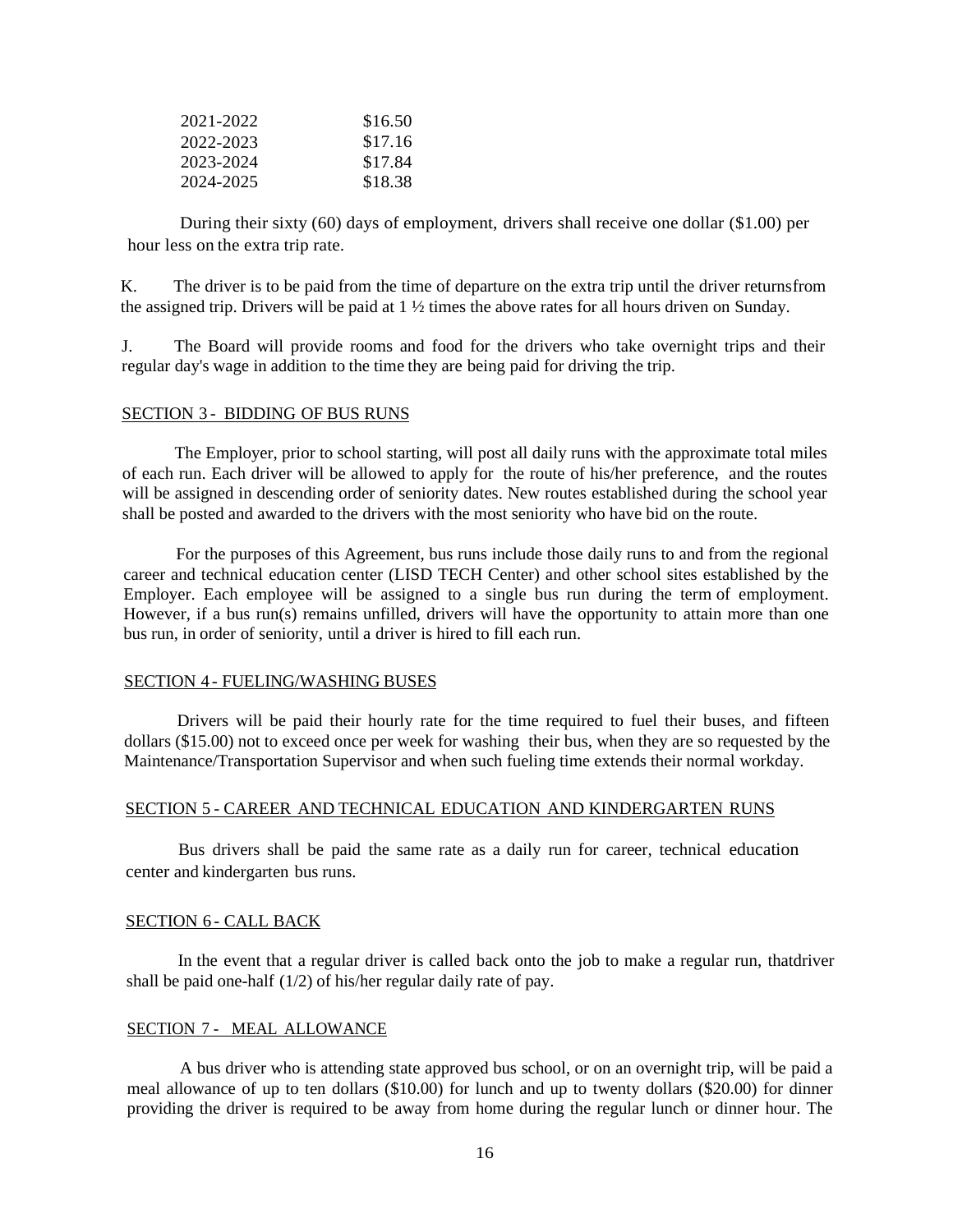employees shall submit a receipt to the Employer for all such meal allowances, and the Employer shall reimburse the employee up to those specified amounts.

### SECTION 8 - TEACHER CONFERENCE AND EXAM DAYS

In the event that an employee is required to make three (3) runs instead of the normal two (2) runs due to the scheduling of teacher conferences or student exams on that day, that employee shall be paid one and one-half  $(1 \frac{1}{2})$  days pay for all such days.

#### SECTION 9 - ADDITION OF PARTIAL RUNS

When it becomes necessary to regularly provide an additional bus run for either the Elementary School or the High School/Middle School, but not for both, the Employer shall have the option to hire an additional driver at one-half  $(1/2)$  the normal daily rate or to employ one of the current drivers to conduct the additional run at an additional salary equal to one-quarter  $(1/4)$ of his/her current daily rate. If a driver is assigned on a continuing basis to drive two (2) routes per day that driver shall be paid twice the base rate as established in Schedule A of this Agreement.

#### SECTION 10 - JOB RELATED DUTIES

Job related duties which are not directly related to the driving of a regular run shall be offered by seniority rotation and the driver shall be reimbursed at the extra trip rate of pay for all such time.

# **ARTICLE 19 HOLIDAYS**

The employees covered by this Agreement shall receive their regular daily rate of pay for Thanksgiving, Christmas Eve, Christmas, New Years Eve, New Years Day, Good Friday, Memorial Day and Labor Day.

# **ARTICLE 20 STRIKE PROHIBITION**

A. There shall be no strikes, lockouts, slowdowns, or other cessation of work, nor shall there be any sympathy strikes, secondary boycotts, or political strikers during the term of this Agreement.

B. Insofar as may be permitted by law, the Employer hereby waives any right that it may have to sue the Local Union or the International Union with which it is affiliated for damages resulting from any strike, boycott, slowdown, or cessation of work occurring during the period of this Agreement, which is participated in by any employees of the Employer.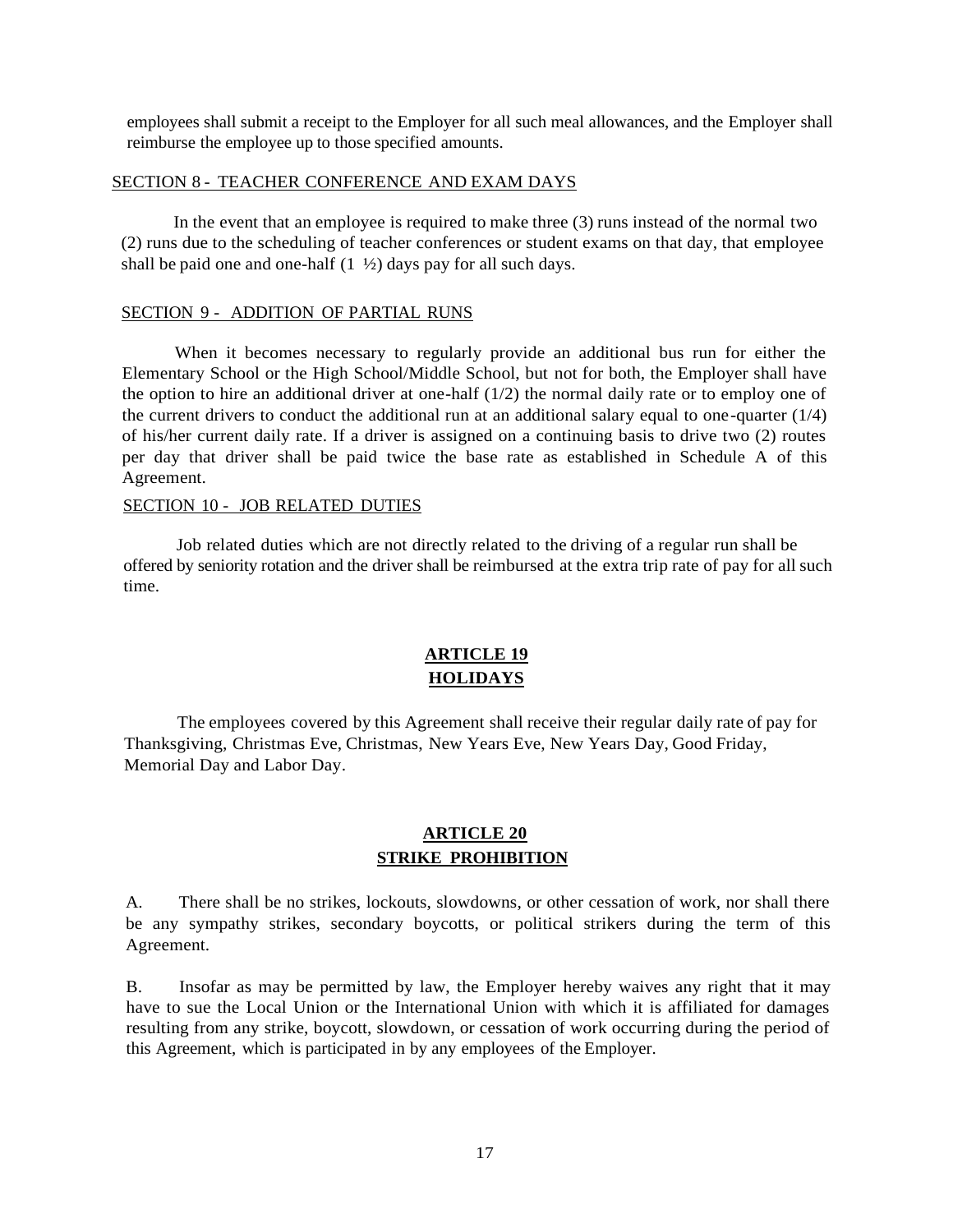1. If such strike has not been officially authorized by the Local Union or said International Union, in any such case, the Employer shall have the right to take disciplinary action against the employees involved, but the Union shall have the right, in its discretion, to subject such action as the Employer may take to the grievance procedure.

2. If such strike, boycott, slowdown, or cessation of work was caused by an act of the Employer, its agents, or of the supervisor, or supervisors of the employees involved, which act was deliberate and intentionally designed to provoke such strike, boycott, slowdown, or cessation of work, then the Employer shall reinstate all employees discharged as a result there of and reimburse all employees for any wage loss by reasons of said foregoing strike, boycott, slowdown, or cessation of work.

# **ARTICLE 21 CLASSIFICATION AND COMPENSATION**

The parties hereto agree that the employees covered by this Agreement shall be considered engaged in the type of work and classification as set forth on Schedule A attached hereto and made a part hereof by reference.

# **ARTICLE 22 BINDING EFFECTIVE AGREEMENT**

The Agreement shall be binding upon the parties hereto their successors, administrators, executors and assigns.

# **ARTICLE 23 SCOPE, WAIVER, AND ALTERATION OF AGREEMENT**

#### SECTION I

No agreement, alteration, understanding variation, waiver, or modification of any of the terms or conditions or covenants contained herein shall be made by any employee or group of employees with the Employer unless executed in writing between the parties hereto and the same has been ratified by the Union.

#### SECTION 2

The waiver of any breach of condition of this Agreement by either party shall not constitute precedent in the future enforcement of the terms and conditions herein.

#### SECTION 3

If any article or section of this Agreement or any supplement thereto should be held invalid by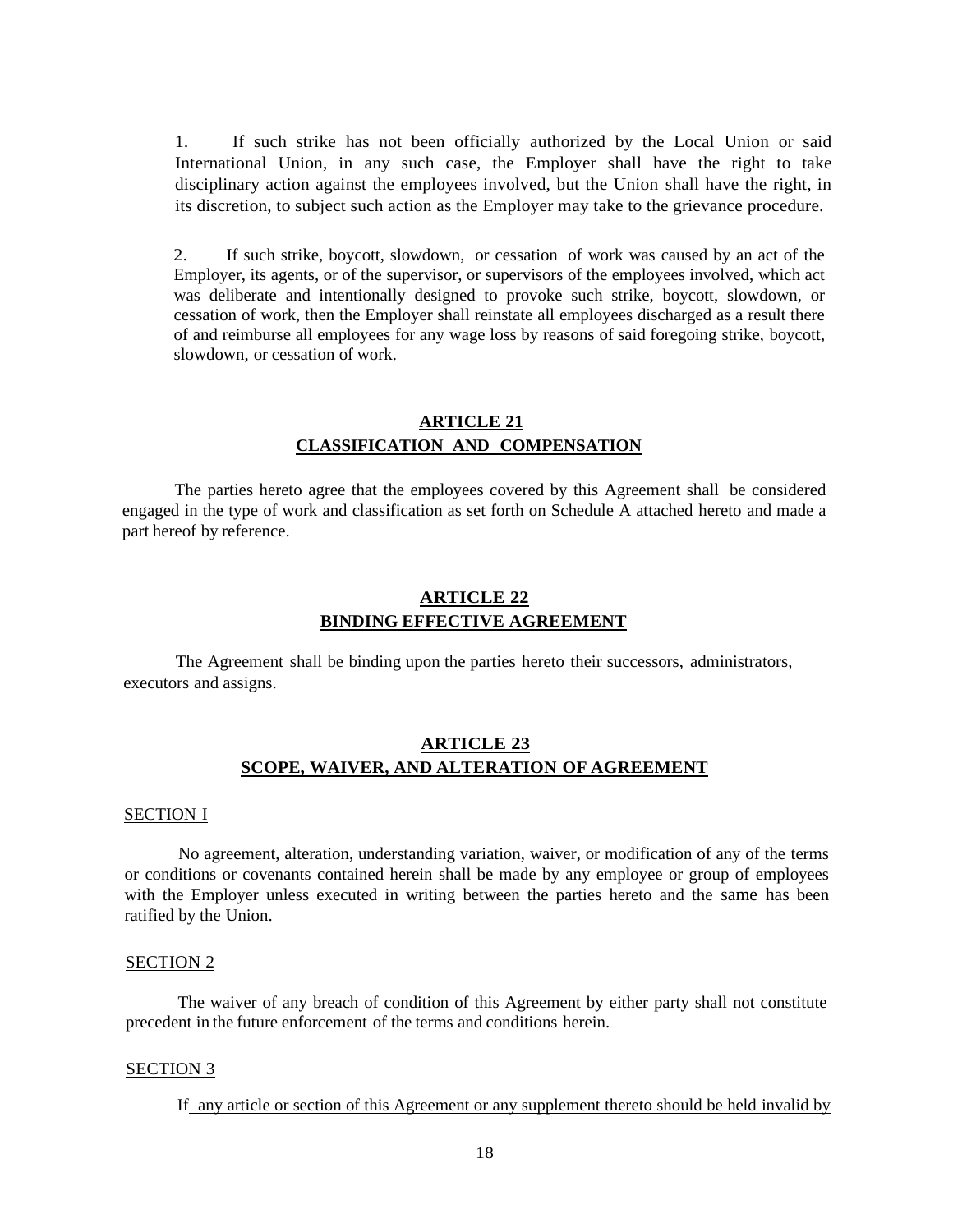operation of law or by any tribunal of competent jurisdiction, or if compliance with or enforcement of any Article or Section should be restrained by such tribunal, the remainder of this Agreement and supplements shall not be effected thereby, and the parties shall enter into immediate collective bargaining negotiations for the purpose of arriving at a mutually satisfactory replacement for such article orsection.

#### SECTION 4

The parties, upon mutual agreement, may amend this contract during the life of same, but neither party shall be obligated to consent to such an amendment.

# SECTION 5

The written policies of the Board which apply to wages, hours, or working conditions shall remain in effect and, except as they may be superseded by express provisions of this Agreement, shall govern the employment of the employees with like effect as the express provisions of this contract except the Board reserves the right to promulgate new policies or modify existing policies but not in conflict with the express provisions of this Agreement.

# **ARTICLE 24 TERMINATION AND MODIFICATION**

A. This Agreement shall continue in full force and effect until August 31, 2025.

B. If either party desires to terminate this Agreement, it shall, ninety (90) calendar days prior to the termination date give written notice of termination. If neither party shall give notice of termination or withdraws the same prior to the termination date, this Agreement shall continue in full force and effect from year to year thereafter subject to notice of termination by either party on ninety (90) calendar days written notice prior to the current year of termination.

C. If either party desires to modify or change this Agreement, it shall ninety (90) calendar days prior to the termination or any subsequent termination date, give written notice of amendment in which event the notice of amendment shall set forth the nature of this amendment or amendments desired. If notice of amendment of this Agreement has been given in accordance with this paragraph, this Agreement may be terminated by either party on ten (10) days written notice. Any amendments that may be agreed upon shall become and be a part of this Agreement without modifying or changing any of the other terms of this Agreement.

D. Notice of termination shall be in writing and shall be sufficient if sent by certified mail to the Union: International Union of Operating Engineers Local 324, 500 Hulet Drive, Bloomfield Township, MI 48302, and if to the Employer addressed to: Madison School District 3498 Treat Hwy., Adrian, MI 49221, or to any other such address the Union and Employer may make available to each other.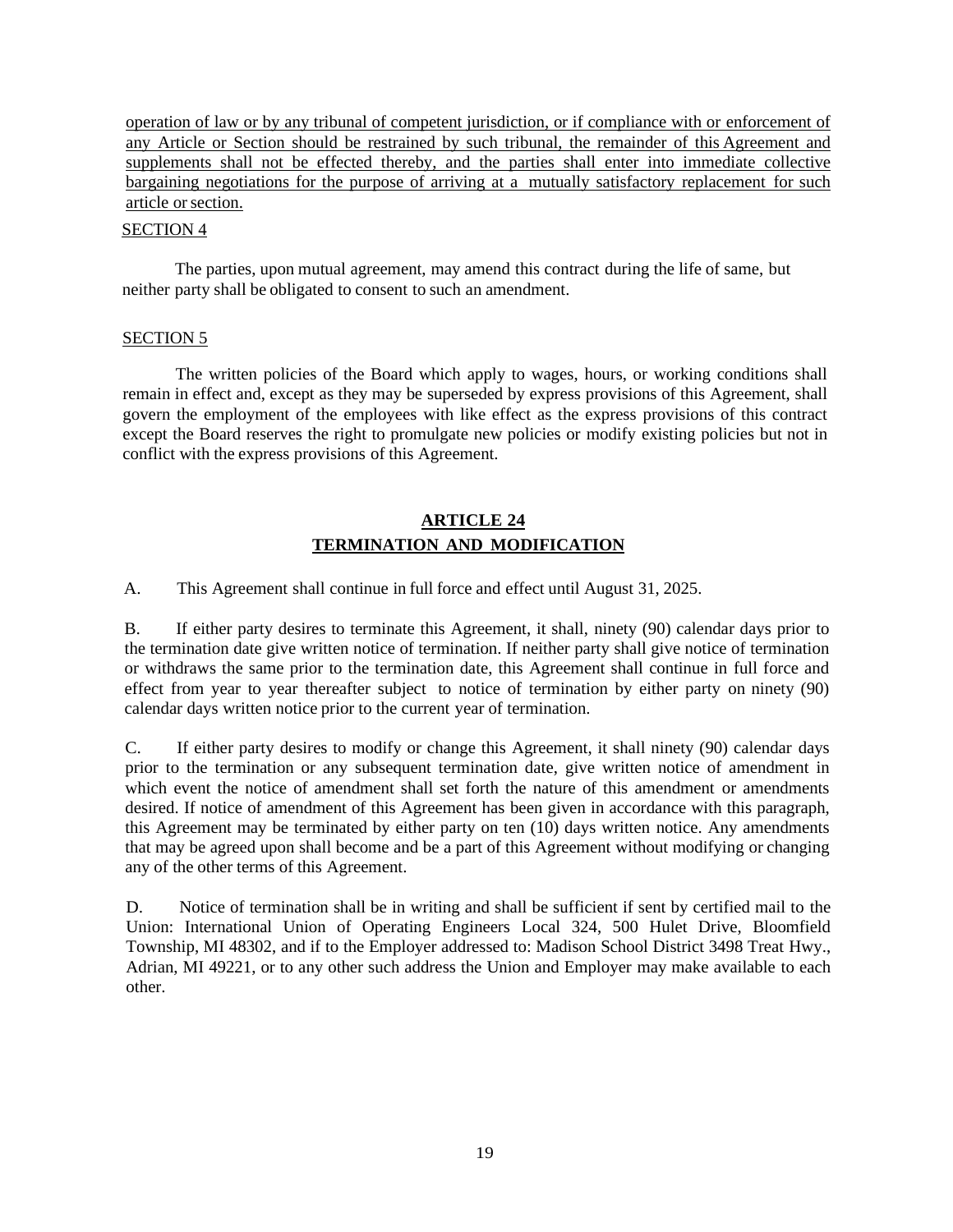E. The effective date of this Agreement is September 1, 2021.

IN WITNESS WHEREOF: the parties hereto have caused this instrument to be executed.

| <b>MADISON SCHOOL DISTRICT</b><br><b>BOARD OF EDUCATION</b><br><b>LENAWEE COUNTY</b> | <b>INTERNATIONAL UNION OF OPERATING</b><br><b>ENGINEERS LOCAL 324</b> |
|--------------------------------------------------------------------------------------|-----------------------------------------------------------------------|
| Ryan L. Rowe<br>Superintendent                                                       | Douglas W. Stockwell<br><b>Business Manager</b>                       |
|                                                                                      | Kenneth D. Dombrow<br>President                                       |
|                                                                                      | <b>Jeff McCarthy</b><br>Recording-Corresponding Secretary             |
| Date                                                                                 | Date                                                                  |

BG/srp:ufcw876